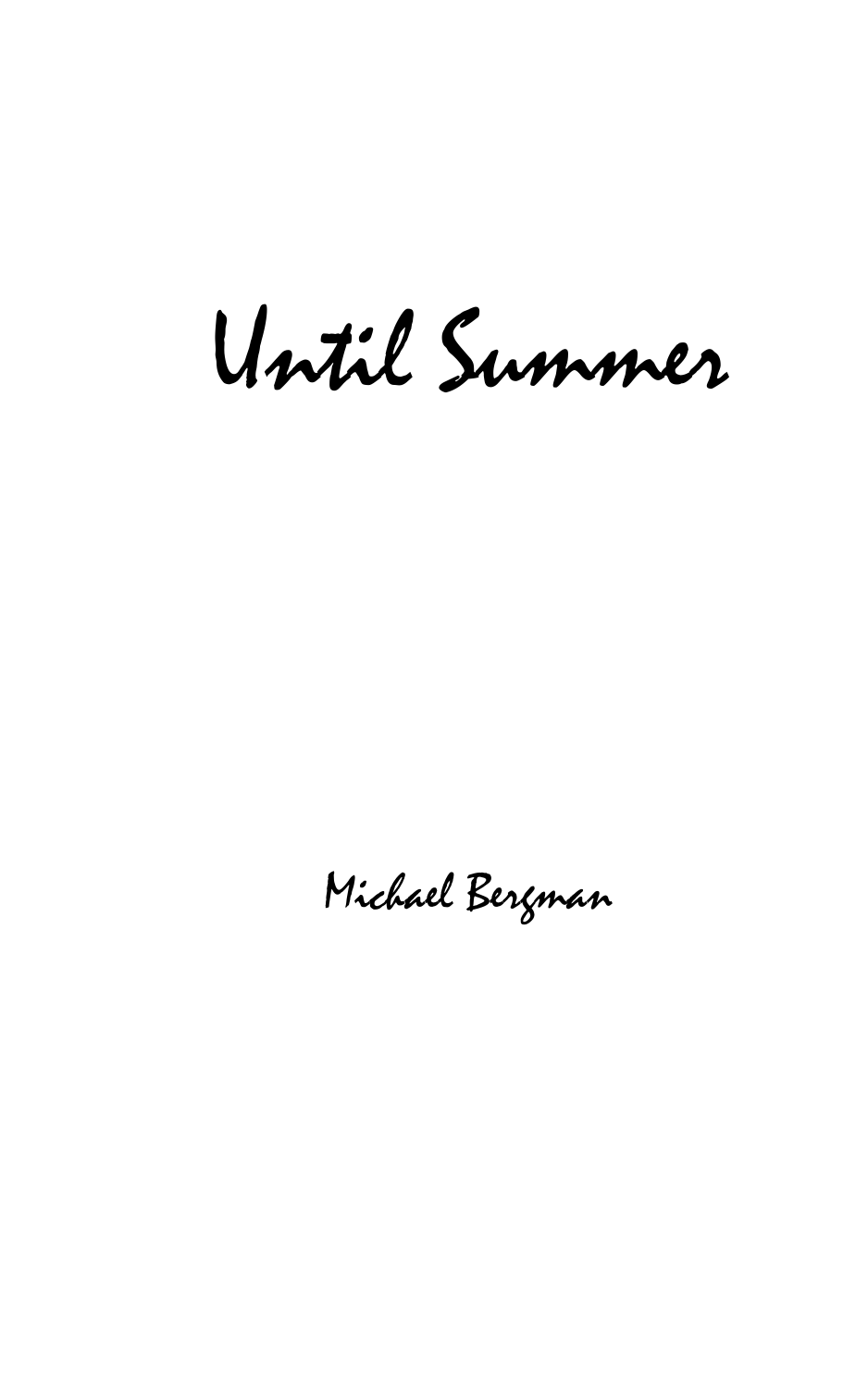This is a work of fiction. Names, characters, events, etc. are the product of the author's imagination. Any resemblance to actual persons, living or dead, or actual events is purely coincidental. Any mentions of real products, people, bands, or businesses are used in a fictionalized way.

We Don't Know, by The Strumbellas, ©Kobalt Music Publishing Ltd.

Stand Inside Your Love, by The Smashing Pumpkins, ©Warner Chappell Music, Inc

Tonight, Tonight, by The Smashing Pumpkins, ©Warner Chappell Music, Inc

Cover Image: unsplash.com/@epicantus

Until Summer, Copyright © 2020 Michael Bergman

All Rights Reserved

ISBN-13: 9798575505082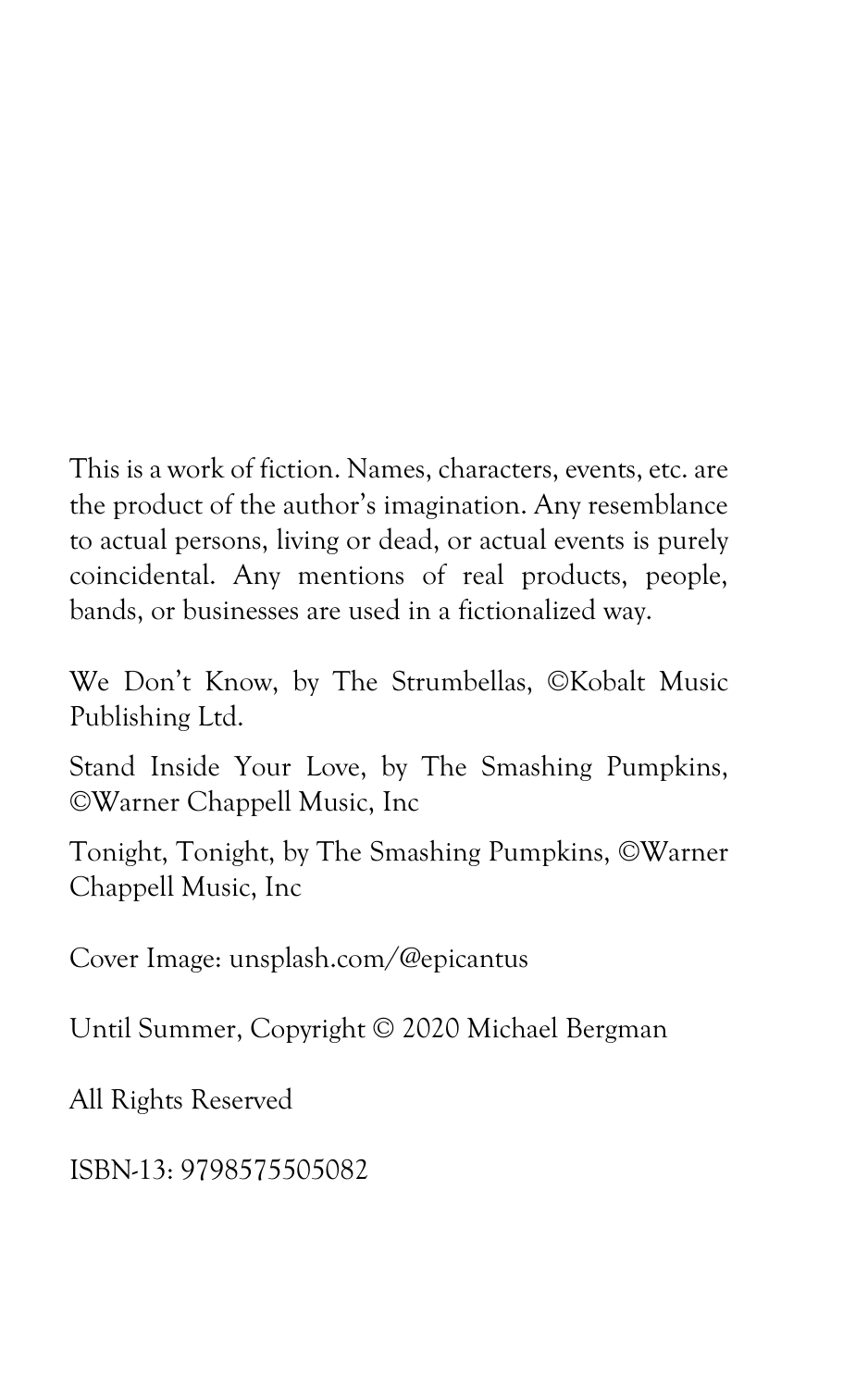For Everyone Involved in Foster Care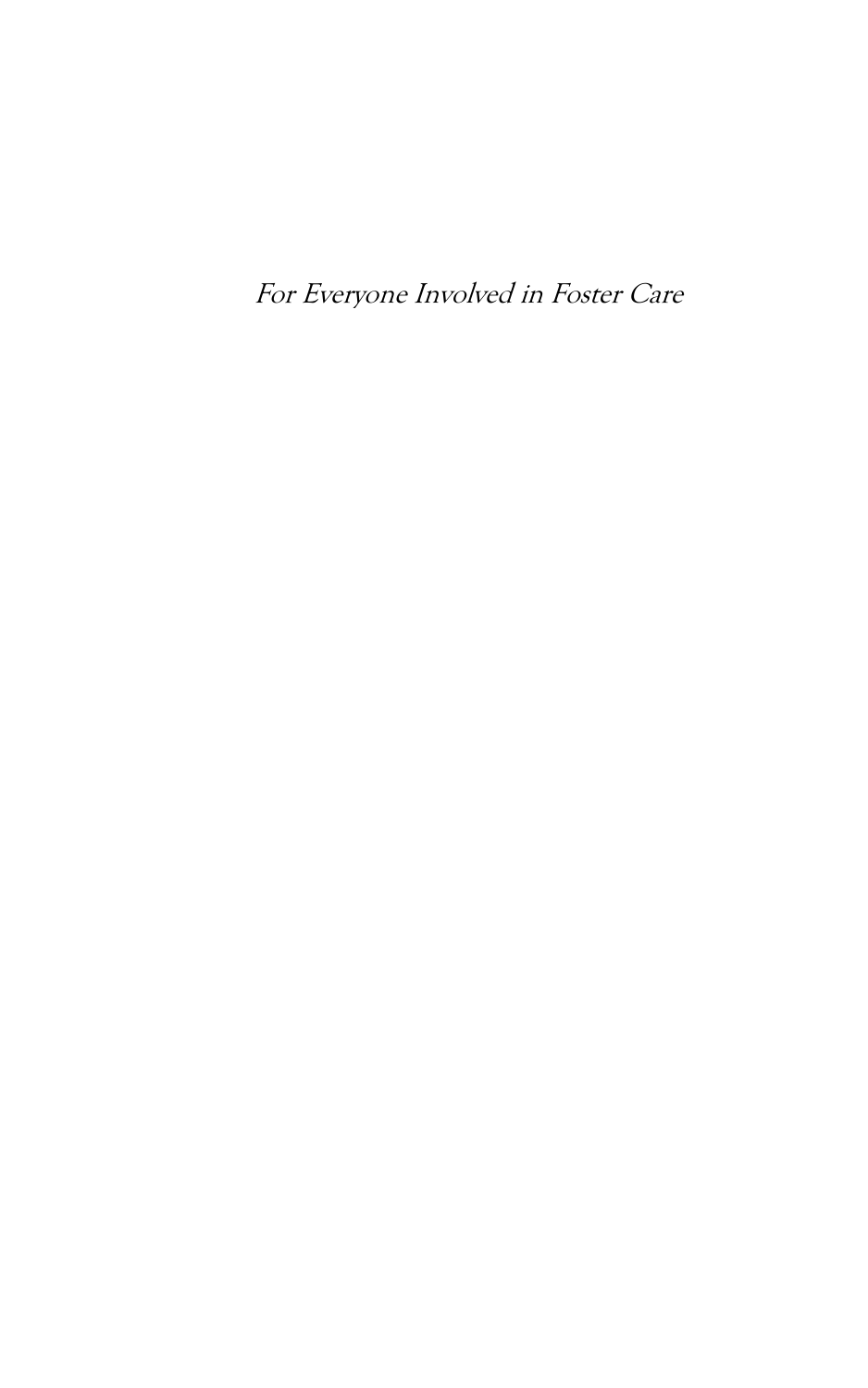It's hard when you're living and you don't feel much And you're down and you're hoping that things are gonna change

Oh, we don't know the roads that we're heading down But we all know if we're lost, then we'll find a way

We don't know if we leave, will we make it home But we all know, there's hope and we'll be okay

-The Strumbellas, We Don't Know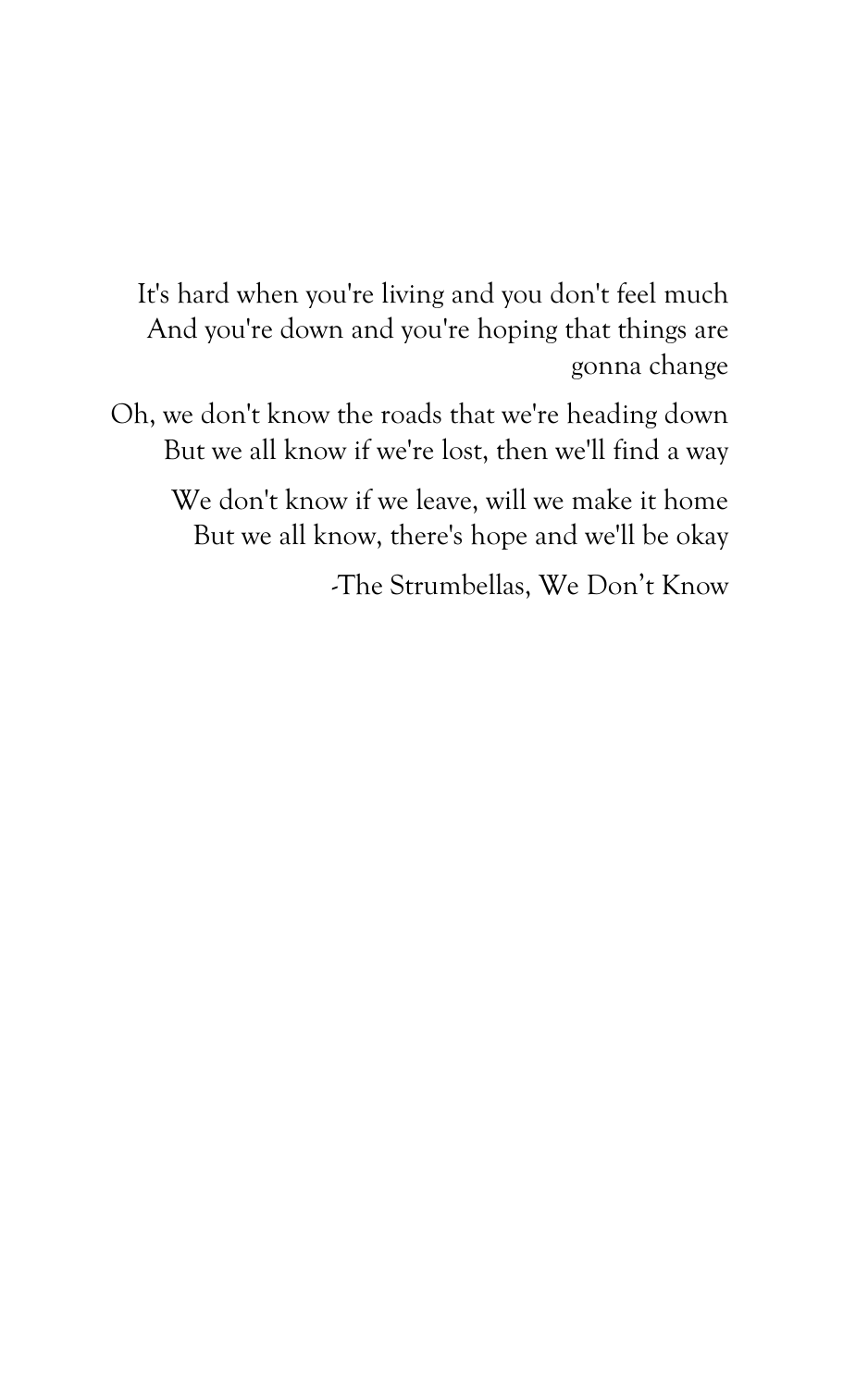# 2019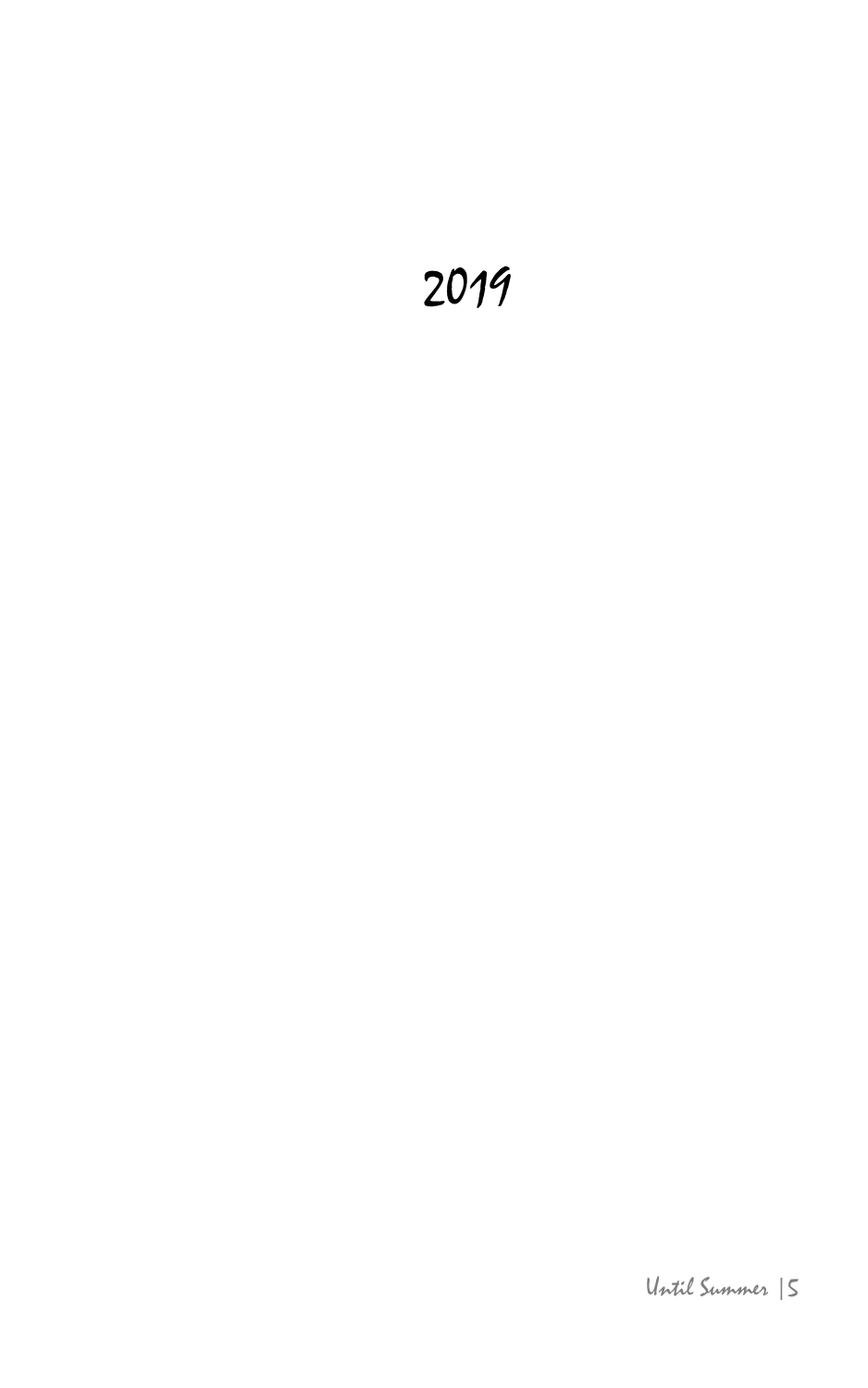# Friday, October 11

## Her

She was in love.

She hadn't yet said it but what else could she think about the man who sat beside her? They had plans. He had made reservations and bought her a bouquet of roses. He arrived dressed in his sportscoat and smiled big when she opened the door.

She had forgotten. Twice.

The first time was when they made their plans.

"Are you free Friday night?"

"Yes." She forgot about the game.

Then, Friday morning, Robert stepped from the bedroom wearing his jersey. He was number fifteen. It was his first night starting as the varsity quarterback.

"You'll be there, won't you?" he asked with a bashful grin.

"I wouldn't miss it."

That was the second time.

When the doorbell rang at six, she answered wearing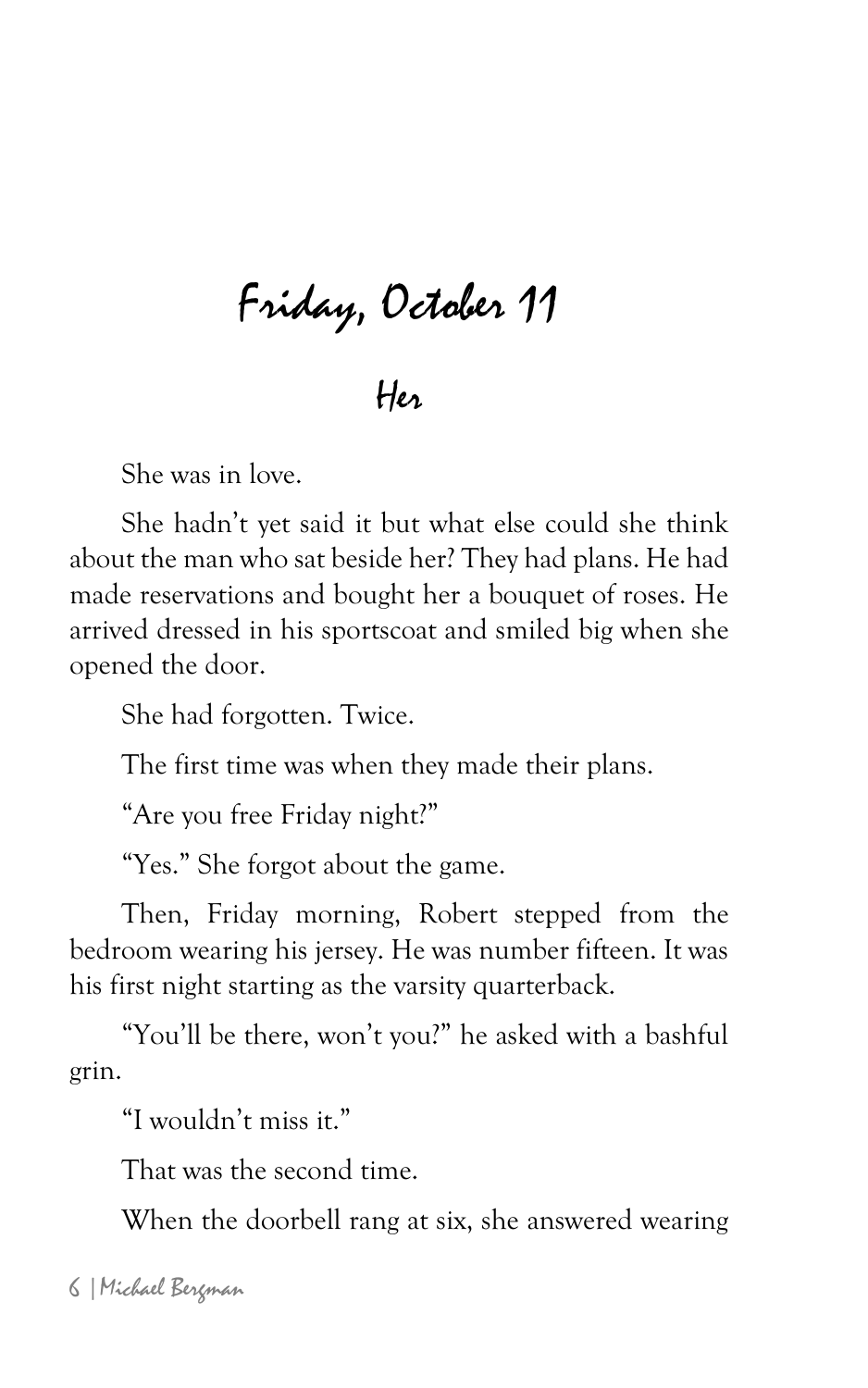jeans and a Bingham High Football sweatshirt. She saw the roses and Brent's smile. Her eyes grew wide.

"Oh, shoot."

She apologized profusely. The man laughed and told her it was okay.

An hour later, they sat side-by-side in the bleachers with Declan to her left. Brent took her hand and she laid her head on his shoulder. He still wore the sportscoat. When Robert threw a touchdown, Brent was the first to jump up and scream at the top of his lungs.

She gazed at him.

Plans didn't matter. It was about her and the boys. She grinned.

In love.

### Him

He sat in the car and watched as she walked through the gate, hand-in-hand with the overdressed man and followed closely by the green-haired boy. He knew he should go in too. Tanner didn't play much but the boy saw when he was there and he had yet to make a game that season.

But he didn't want her to see him.

Not like this.

When was it? Ten months ago? Eleven?

They ran into each other at the coffee shop. It was the first time they had seen each other in years. He bought her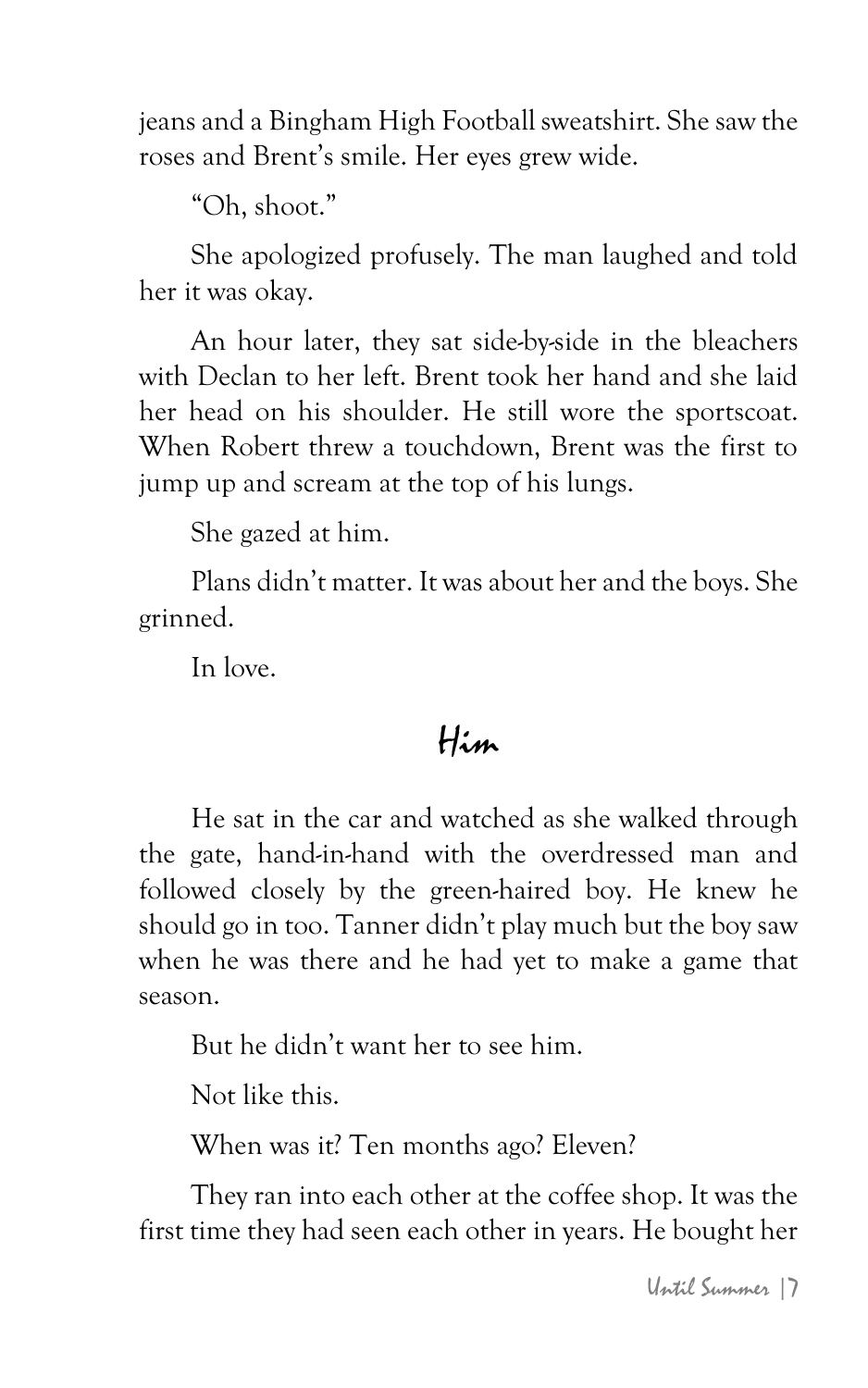a cup and offered to get her a cranberry muffin as well, though she declined. They sat at a little table in the corner.

"You're looking well," she said.

He told her how he had gotten his life together. Rehab had been successful. He had a job that paid the bills and a small apartment for him and his son. It wasn't much, but it was better than motel hopping and living in cars. She said she was proud of him. She also had a son, the same age as Tanner, as well as a foster son who came to live with them earlier that week. He told her that was great to hear.

"Are you married?" he asked. Then, he realized the question might be too forward. He apologized for asking.

She grinned. "That's okay, but no. I have the boys and a new job. I'm not sure where I'd fit a relationship. Are you?"

" $No$ "

It had been almost twenty years. They were different people, at least she was. As he sat with her, he dreamed. Perhaps they could try again, make it work? Perhaps? No. He knew better.

Even so, maybe if he would have asked for her number or asked if he could see her again, things would have been different. He still might have hurt his back but perhaps she could have helped him stay strong.

He knew pain pills were a bad idea. He thought he could manage, but when Tylenol and Aleve didn't help, he called the number he vowed never to call again. He told himself that he could stay in control, that he could use just enough marijuana to ease the pain and return to work.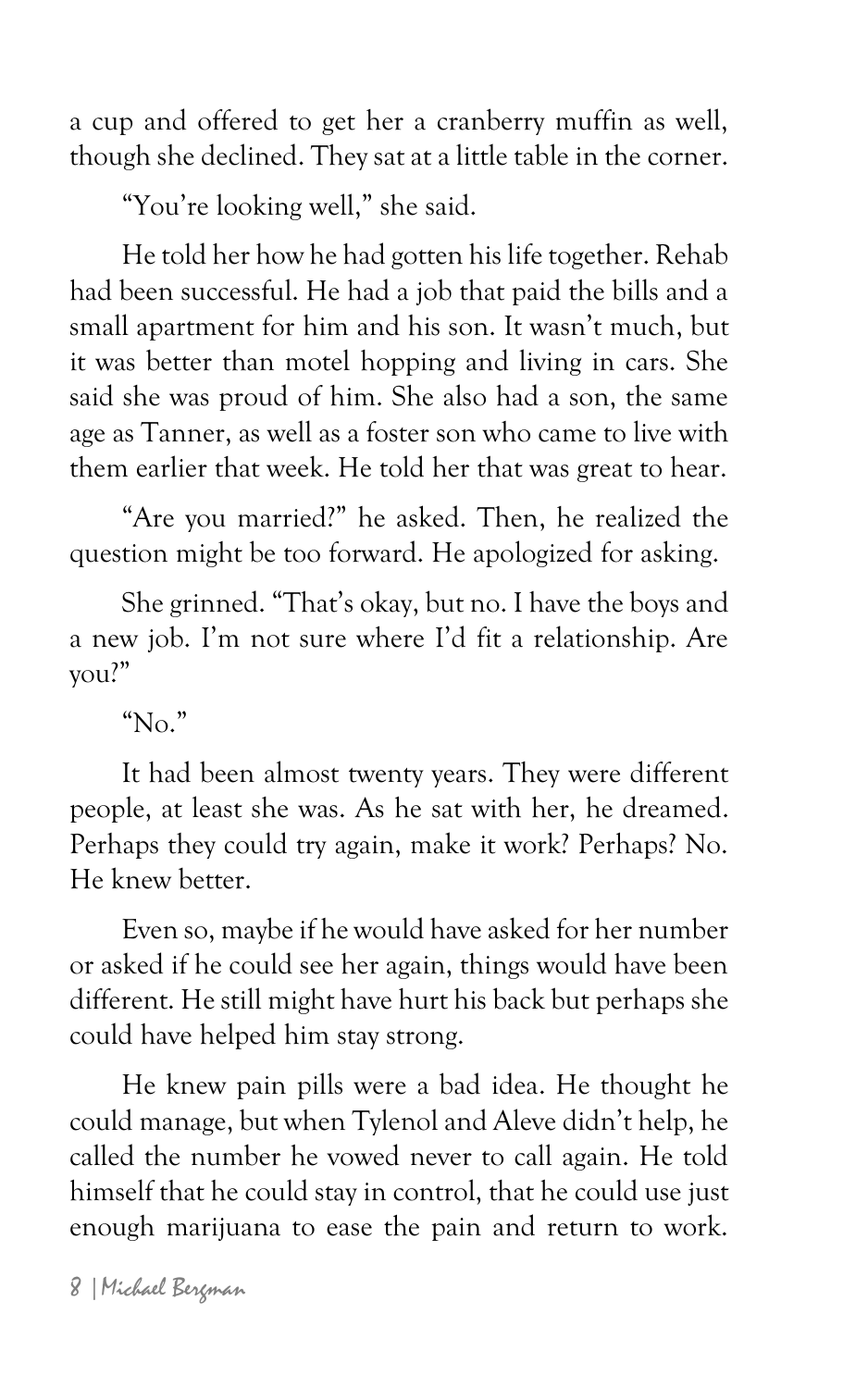When he was better, he would quit.

They screened him before he was ready.

His hands shook as he stood in the bathroom with the tiny plastic cup. He knew what it would mean.

First, he lost his job. Then, they lost the apartment.

"It's okay," Tanner said as they loaded their bags into the trunk of the car that would again become their home.

He knew it wasn't. He saw the disappointment in his son's eyes and heard the resignation in his voice. He failed the only person who truly loved him. He smoked more to numb his shame. Even when he tried to find a new job, he knew they could see it in his bloodshot eyes. No place wanted to risk hiring an addict, at least no place that would pay enough to support him and his son.

The weed no longer kept his pain at bay. He called the number again and spent what little savings he had on something stronger.

She would see it too.

He knew he should go in. Tanner would be looking for him.

But he didn't want her to see.

He drove from the stadium to the nearest park. For a moment, he sat and cried. Then, he prepped his needle for another hit, another attempt to take away his pain.

He *deserves better*, he thought.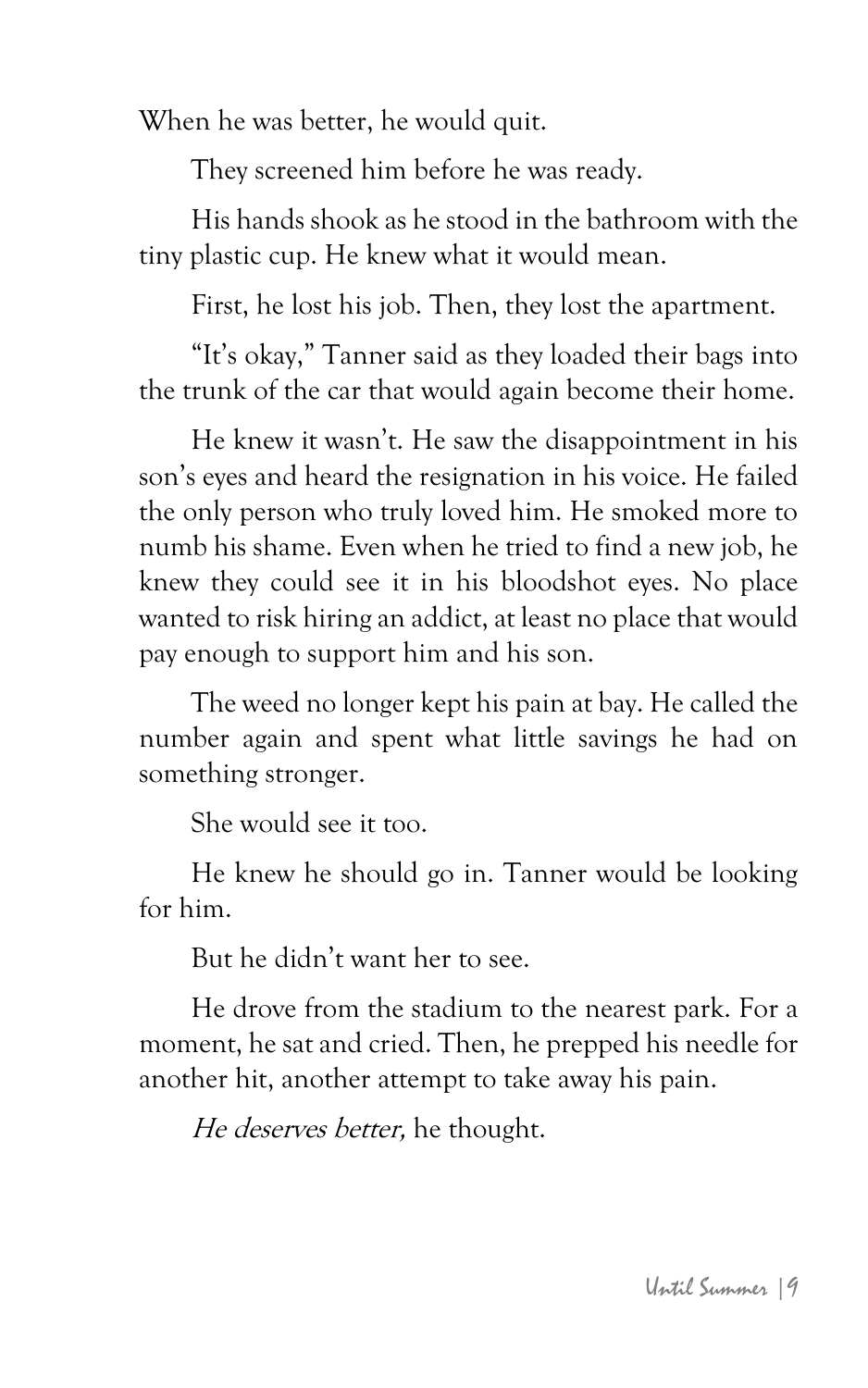## Boys

One boy stood on the field. His hands rested on his hips. He stared through the bars of his facemask, trying to catch his breath.

#### This is bad.

Injuries were never good but especially not in a game like this. The Bears were down by three in the fourth quarter but they were driving. Then it happened. No one would blame him but he knew it was his fault. The pass was too high. The defender drilled the receiver in the chest. The ball flew away, almost intercepted.

#### At least that didn't happen.

Robert stared at Tommy who writhed on the field. He closed his eyes and cussed.

Another boy sat on the bench. Oblivious. Distracted.

He kept glancing over his shoulder, scanning the crowd. He said he'd be there. The boy had looked at every face, at least twice.

Another broken promise.

He rested his chin on his fists and sighed.

"Wagner!"

Tanner glanced up. The coach stared at him, frustration in his eyes. He gnawed a wad of sunflower seeds pressed into his cheek. Tanner was the sixth receiver on the depth chart but it was third-and-long and the coach wanted four wideouts on the field. Tommy was hurt. Madison was benched for failing two history tests in a row.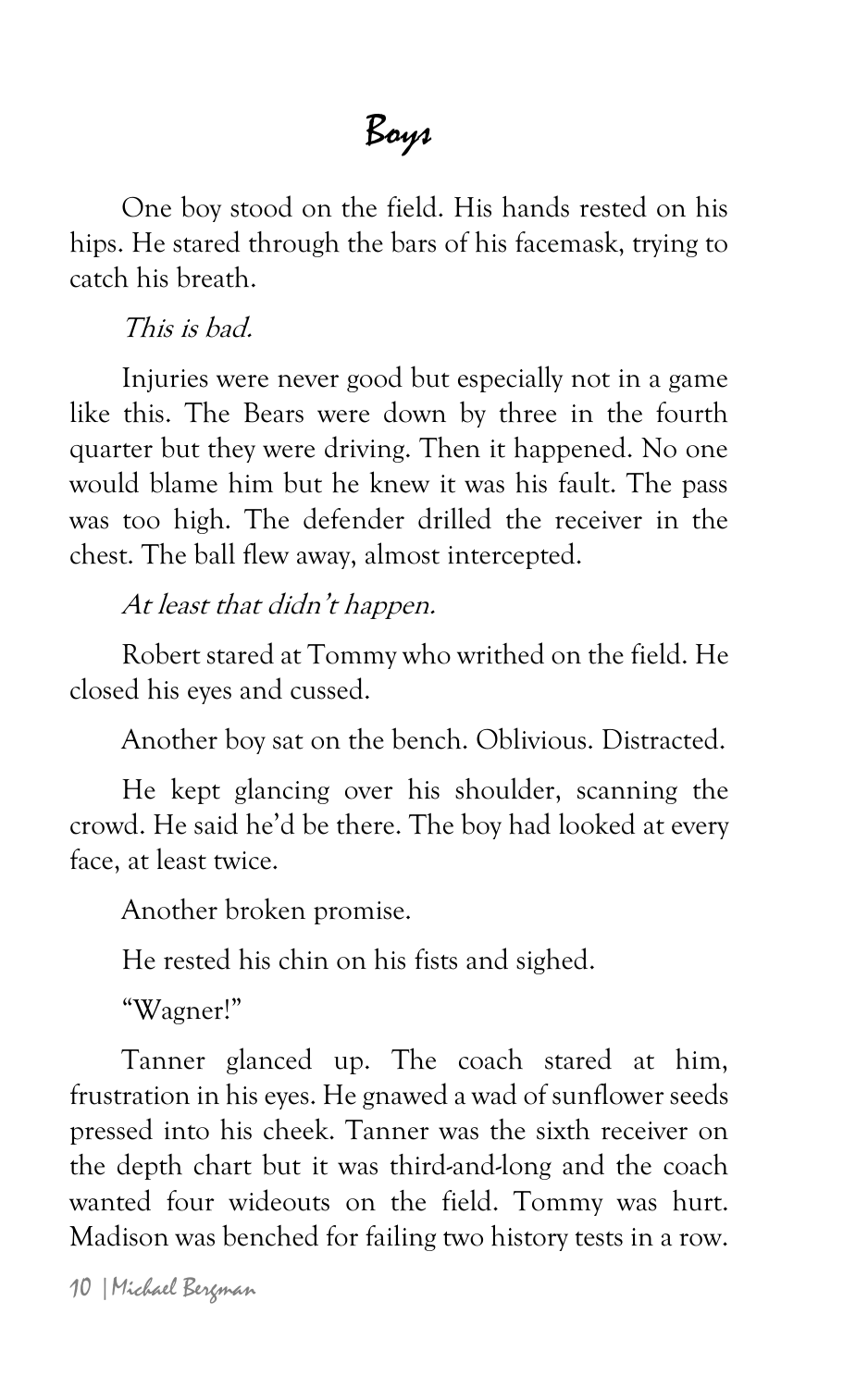Tanner had been on the team for two years and had yet to catch a pass in a game.

"Get your helmet and get out there."

The boy gazed at the field for the first time since halftime. He watched as two assistant coaches supported a limping Tommy. Tanner pulled on his helmet and ran onto the turf, giving one last glance at the stands.

In the huddle, Robert called the play. Tanner didn't remember it and Robert saw the confusion in his eyes.

"Far left. Ten-yard curl route."

Robert had no intention of throwing him the ball. Ryan was his first read and then A.J. on the slant if Ryan wasn't open.

Tanner took his position. He was tall but didn't carry much meat on his limbs. The defender was several inches shorter but thicker.

"You look scared," the defender taunted. "You should be. I'm the guy who lit up your friend." The defender smirked and cracked his neck.

Tanner inhaled and blew a deep breath through pursed lips. He positioned his mouthguard and took a side-eyed glance down the line. The ball was snapped. The defender tried to jam Tanner on his release but Tanner's arms were long enough to keep the other boy off balance, at least until he could slip by. He sprinted ten yards and curled in.

A linebacker had blown through the offensive line. Robert was in trouble, scrambling. Tanner eyed the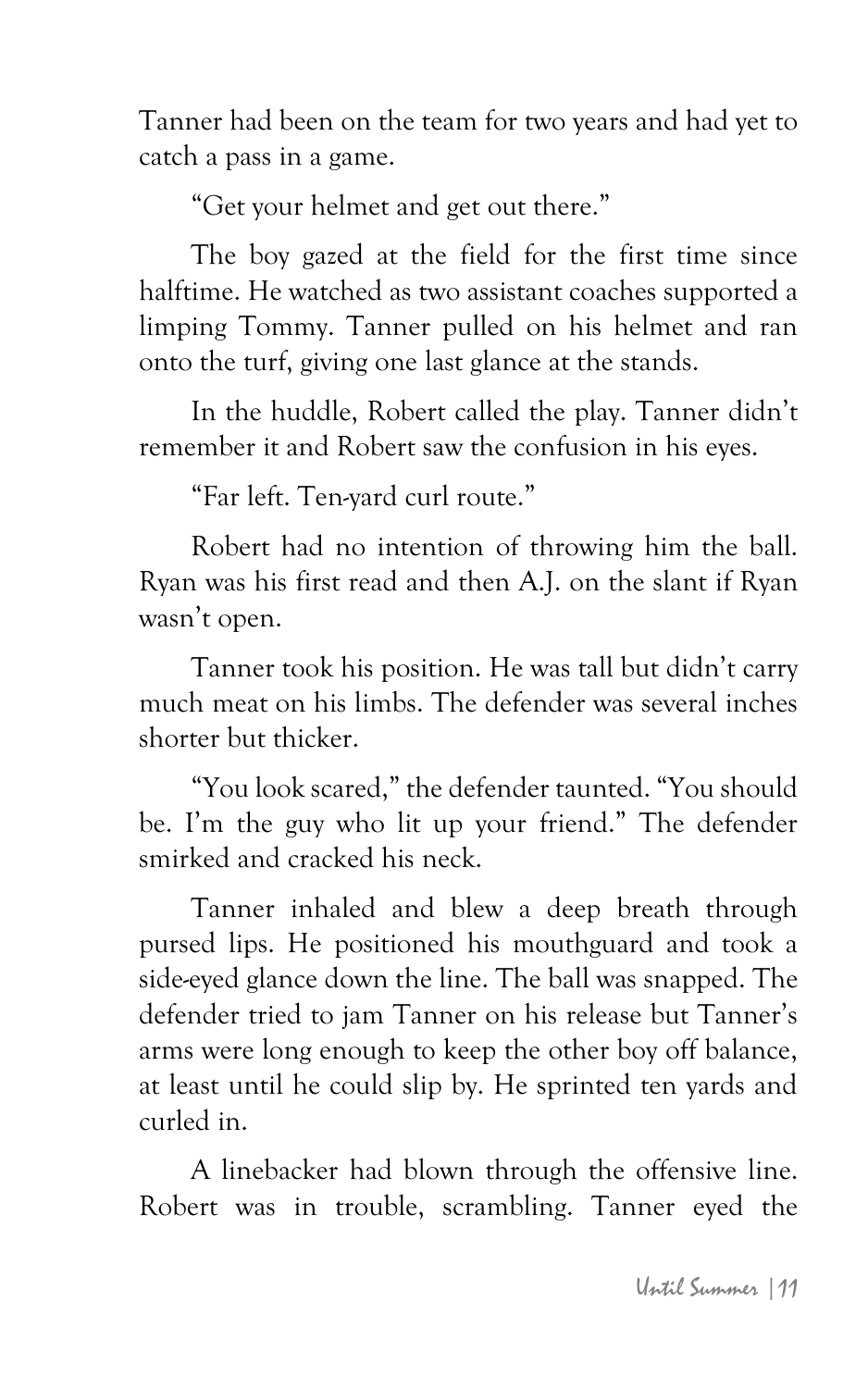opening in the middle of the field and ran toward it. He locked eyes with Robert and held up his hand. Robert saw him, twisted his body, and side-armed the ball off-balance. It came in low. Tanner leaned down and snatched it before it hit the ground.

Had the pass been perfect, he might have been able to run to the endzone. Instead, he stumbled, fell, and rolled.

Still, he gripped the ball tight and had run far enough for the first down. He smiled, hearing the cheers, as he jumped to his feet and joined his other teammates.

Robert grinned. "Tanner, right?"

Tanner nodded.

"Nice play." With the offense huddled around him, Robert called out the next. He pointed at Tanner and said, "Just get open."

\* \* \*

Tanner caught one more pass, an eight-yard gain on second-and-nine. From the five-yard line, Robert ran and dove across the goal line, leaving nine seconds left in the game.

The clock wound down. The Bears won by four.

\* \* \*

They held their breath as they saw Robert take off. If he didn't make it, there wouldn't be time for another play. Two defenders charged after him. He saw them, dove, and stretched out the ball.

Meredith and Brent jumped to their feet, shouting as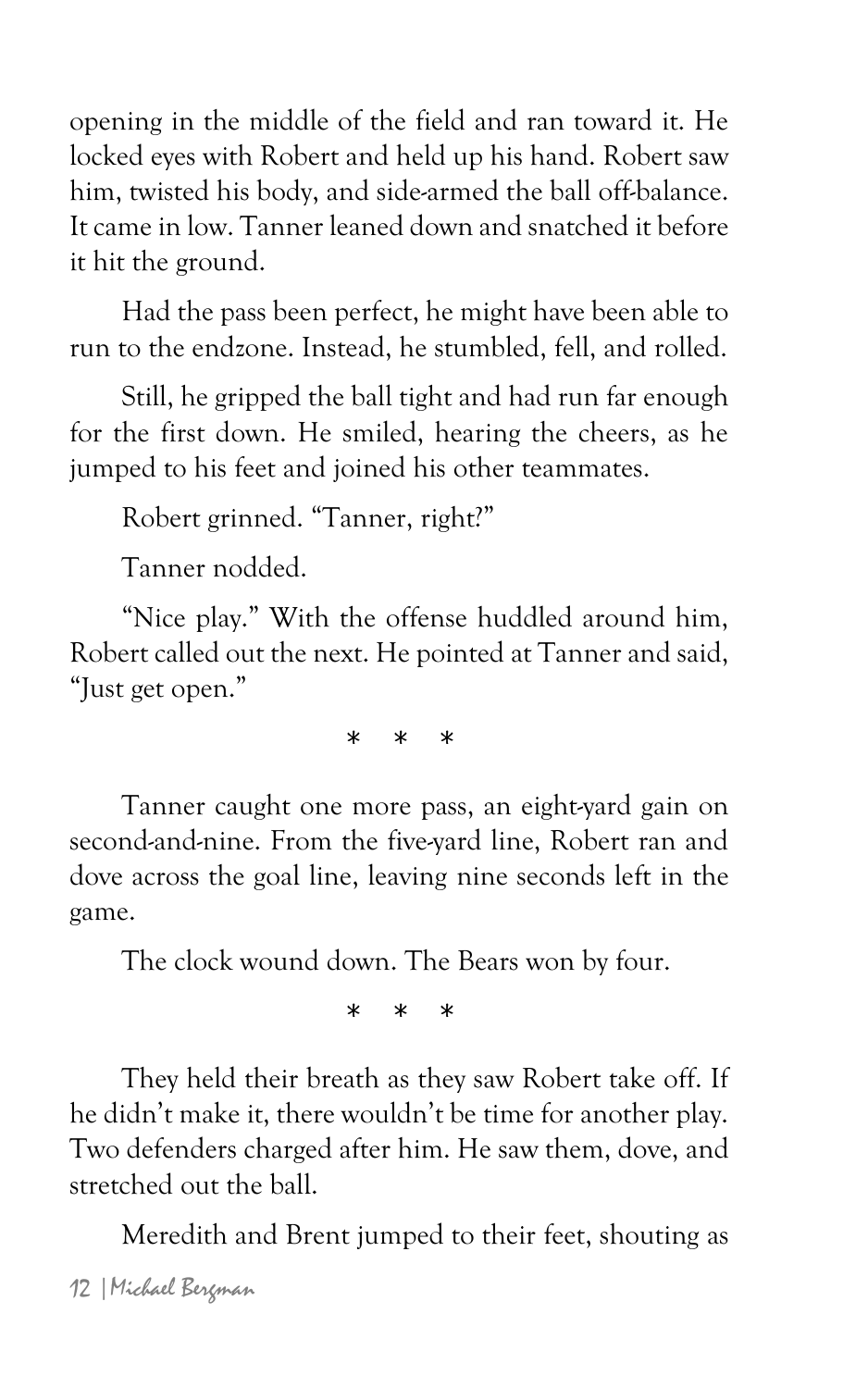loud as anyone, and hugged each other. Even Declan, who hated football, stood and yelled.

"That's my brother! That's right!" Declan glanced around speaking to no one in particular because no one paid attention to him. "We share a room! Yeah."

\* \* \*

Two boys.

One sat at a table at Pizza House, chewing a bite of pepperoni and grinning as his family recounted the evening's heroics.

Another sat on a bench outside a gate. The parking lot had long been empty when the tan Monte Carlo pulled in. Tanner climbed into the passenger seat and stared out the window.

"I'm sorry," Daniel said.

"It's okay."

"Did we win?"

"Yeah."

"Did you play?"

"No," the boy lied.

Daniel patted Tanner's knee. "Maybe next game. I'll be there for it. I promise."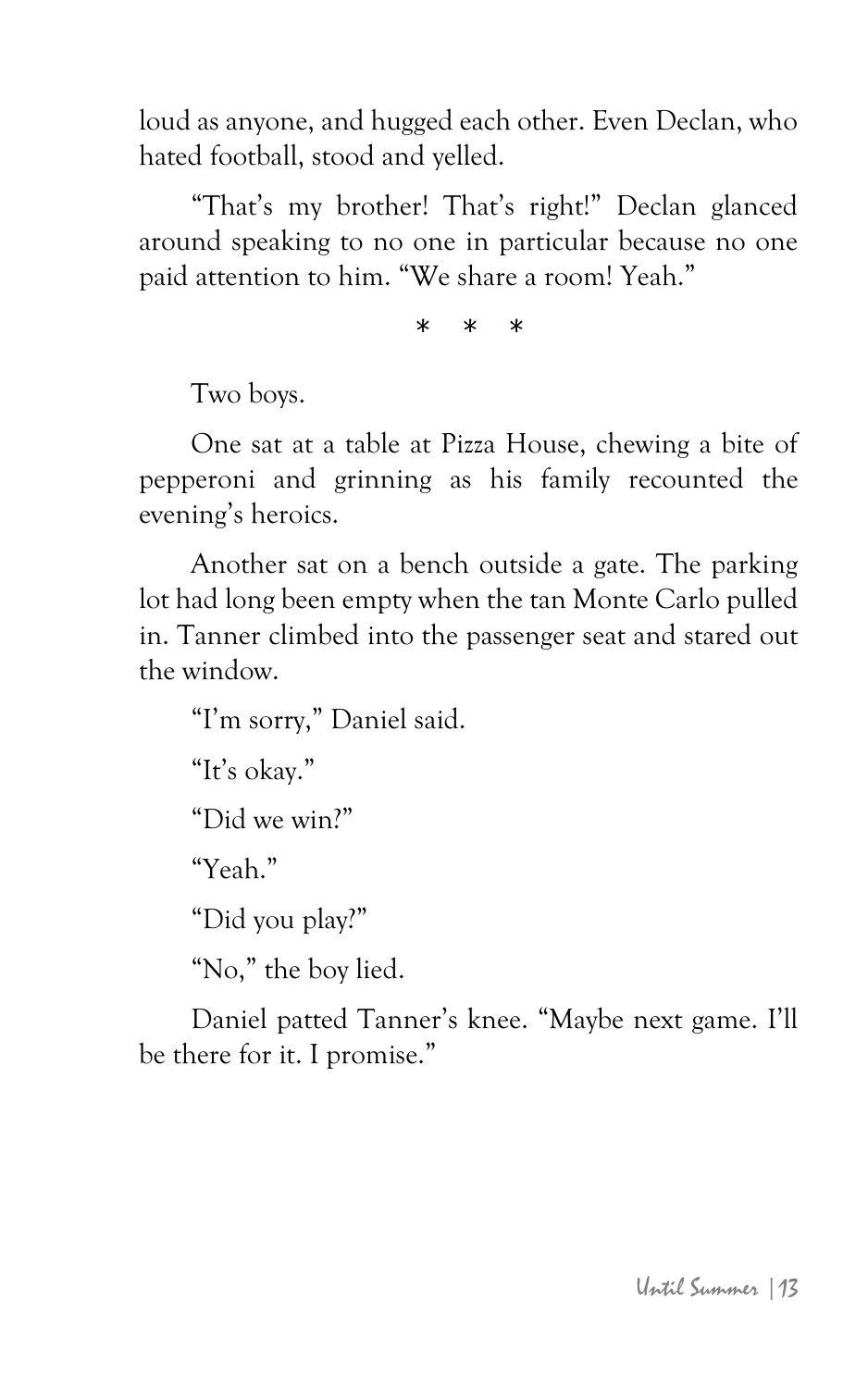# Monday, October 14

Her

"You've got to be kidding me," Meredith muttered under her breath as she stepped into the room.

The two halves were a tale of two boys. The right side was Robert's, her fifteen-year-old foster son. It was immaculate. The only clutter was a single stray sock at the foot of his bed and a sloppy pile of books on his desk. Even the five pairs of shoes lined in a row under his mattress had their laces neatly tucked inside. Robert's bed looked as if he had made it, somehow crawled under the blankets, and not moved an inch in his sleep.

The left half was Declan's, her fourteen-year-old biological son. Piles of clothes littered the floor with shoes strewn about. There were books and papers crammed under his bed, which she was sure included his homework from last week that he claimed he couldn't find. Bowls, spoons, and cups sat on his desk. How many times had she told him not to bring food into the bedroom? He slept facedown, his sheets crumpled under his arm, and one leg, somehow, ran up the wall.

Cleaning was added to his after-school agenda.

He would roll his eyes and complain. She would threaten to take away his Xbox for a week. He would mutter under his breath words that, if she heard, would cause him to be grounded for the rest of the year. She would threaten to give the Xbox to Goodwill. He would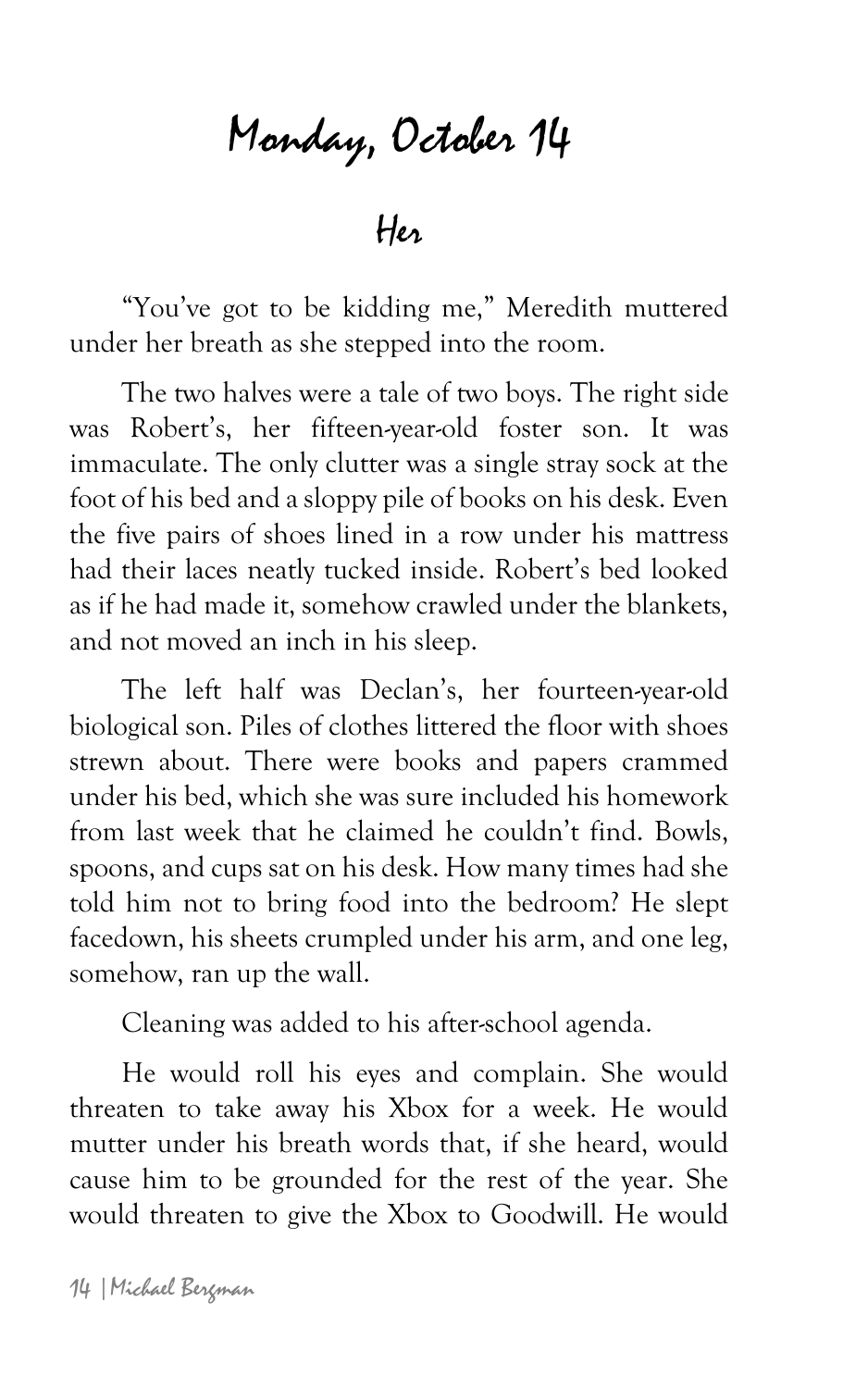roll his eyes and storm off.

But the room would be clean. At least for a day.

That was her secondary concern, however. They should have been awake fifteen minutes ago. From somewhere on Declan's side she heard the muffled sound of an alarm. She sighed.

"Boys!"

Robert opened his eyes, glanced her way, sat up, and stretched. Declan didn't move.

Meredith picked up a balled, dirty sock from the floor, immediately regretted her decision, and threw it at her son. "Deck, come on! Wake up! We're going to be late."

Declan turned his head and mumbled incoherent words. Robert stood at his closet with a bright red polo in one hand as he searched for pants and decided on dark denim jeans. Meredith shook her head as she waded through Declan's mess, being careful to avoid the landmines of shoes and Hot Wheels.

#### When's the last time he even played with those?

"Declan, wake up," she said as she reached under his pillow. At the sound of his phone's alarm, his eyes shot open and he rolled onto his back. Meredith shut off the alarm and held up the phone. "If you want this, you'll be in the kitchen in five minutes, dressed."

Robert had disappeared into the bathroom by the time she made it out of her son's chaos.

Most mornings the boys ate cereal or oatmeal for breakfast. On the weekends, they would make pancakes or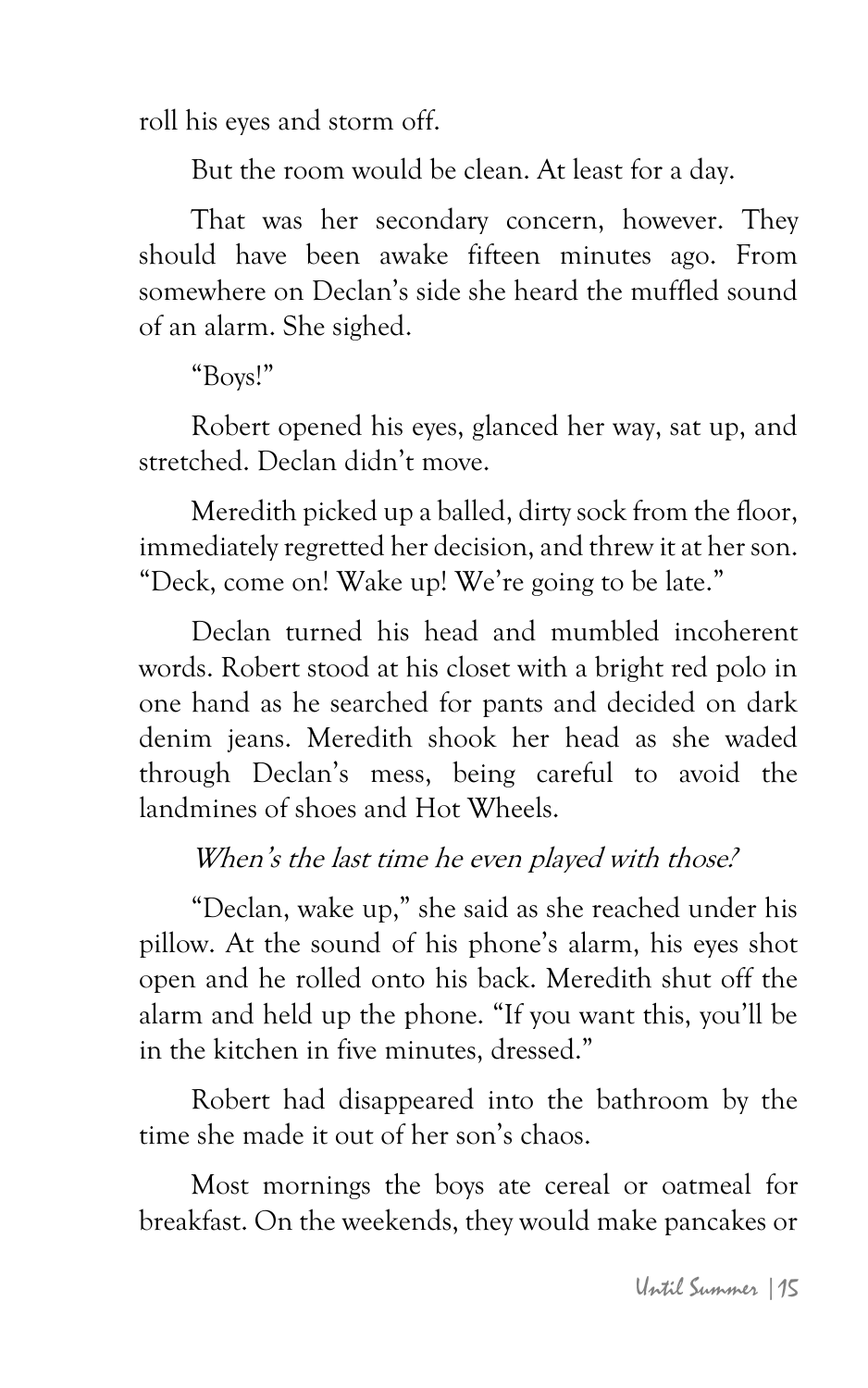waffles. On special occasions, Meredith made homemade cinnamon rolls using her grandma's recipe. There was no time that morning for a bowl of cereal, so she placed granola bars and bananas on the table.

Two minutes passed. Robert stepped into the kitchen with his backpack already around his shoulders. He saw the food and smiled.

"Thank you."

"You're welcome. I'm sorry there's not time for something else."

He shrugged and bit a hunk of granola.

"Why don't you wait in the car? We'll be out in a moment."

Another minute passed. Declan stumbled from his room wearing black shorts and a single tube sock. They were the clothes he had slept in. His bright green hair was a tangled mess. She didn't understand why he always wanted to dye his hair. She thought he looked handsome with his natural blond, but it was his thing and teenage boys rarely cared about the fashion advice of their mothers. He scratched his left thigh, yawned loudly, and mumbled, "Morning."

Meredith buried her face in her hands as Declan ambled toward the coffee pot and poured himself a cup. "You're a mess."

He glanced at his mother. A grin spread across his freckled face, showing off the single dimple on his right cheek. "But an adorable mess."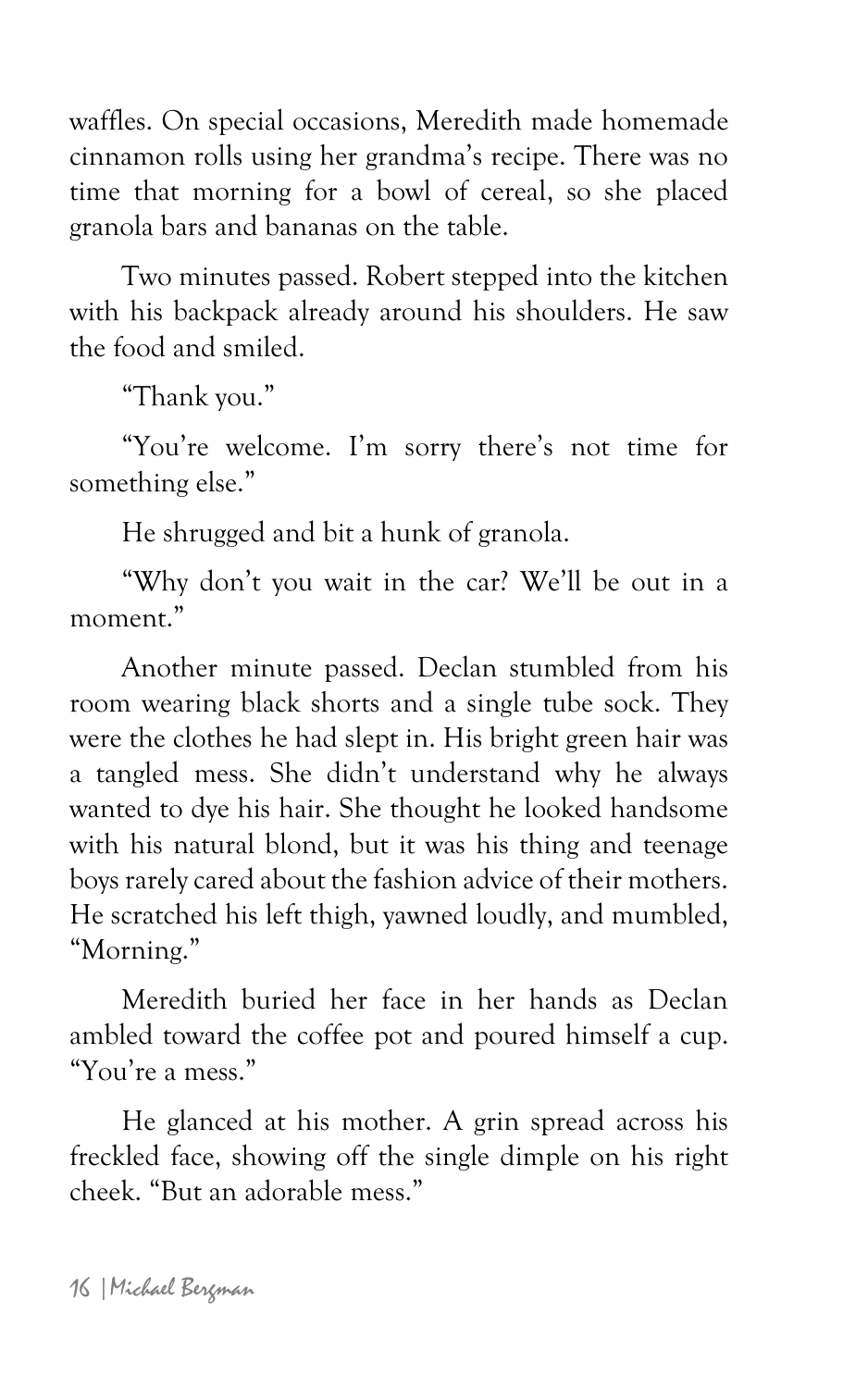Meredith rolled her eyes. "I'll be in the car. You have one minute."

Two minutes later, Declan ran from the house in the same shorts and sock. He added a light blue t-shirt she was sure she had seen on the floor and an ankle sock on his bare foot. He carried his backpack in one hand and shoes in the other.

#### At least those match.

His teeth held the wrapper of the granola bar. He jumped into the passenger seat, dropped everything into his lap, and buckled his seatbelt.

"Right on time!"

"You're late. We're going to be late."

"We'll be fine," he replied as he pulled on his shoes. "Does this mean no phone?"

"We'll talk after school."

"This sucks," he sighed as he opened his granola bar. "How am I supposed to message all my hotties?"

Meredith had taken a sip of coffee and nearly spit it out as she laughed.

"Dork," Robert said.

Declan grinned, full-toothed.

"What he said." Meredith wiped her mouth and took another sip. "You're my dork, though, and I love you."

"Aww," Declan replied.

Meredith drove fast enough to make it to the school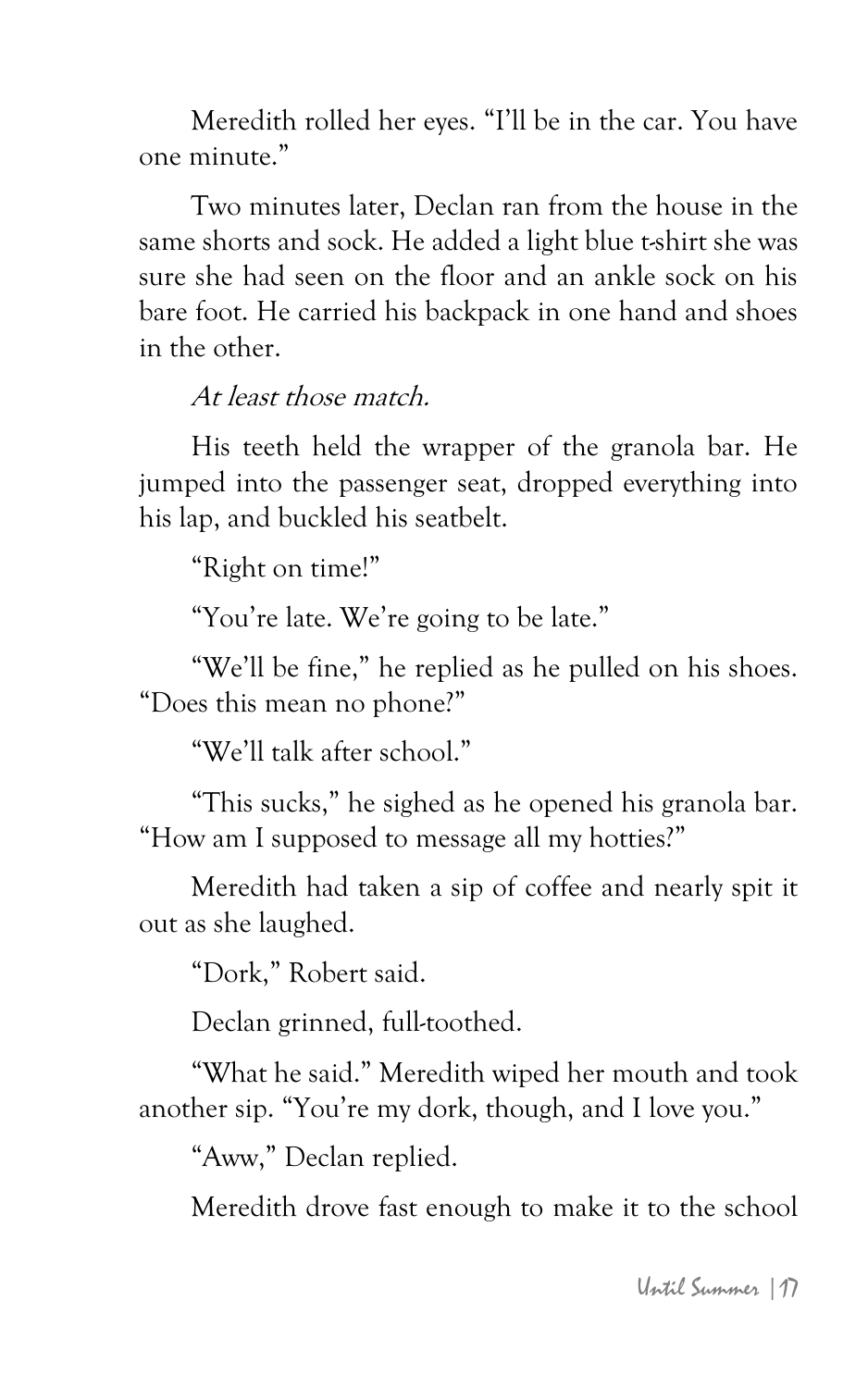right after the first bell but slow enough to not be noticed by any passing cops. As she pulled to a stop, Declan leaned over and gave her a peck on the cheek.

"Love you," he said and hopped out.

"Be good." She glanced back at Robert. "You too."

"Always."

There were no other cars waiting behind her, so Meredith lingered and watched as the boys walked toward the east entrance. Declan pretended to trip and bump into Robert. Robert hopped and nudged Declan with his shoulder. Sometimes, Meredith questioned her decision to say yes to fostering a teenager. The two had come a long way, though. When they fought, it was like brothers, not the angry brawls they had when Robert first moved in. He was fuming, bitter, and hurting. She knew the feelings all too well. Declan was protective. Robert would say things to Meredith that Declan thought crossed the line. Declan would get in his face and yell. Half the time fists would fly. Once, she had to take them both to the hospital for stitches.

Now, she couldn't imagine life without the two of them, though she knew Robert's mother was finally getting the help she needed. If she stayed on that path, then eventually Robert's time with them would end. That was for the best, Meredith hoped, but she still hated the thought.

She glanced at the clock.

She was meeting clients at nine for a showing and she still had to run by her office to get the paperwork. It was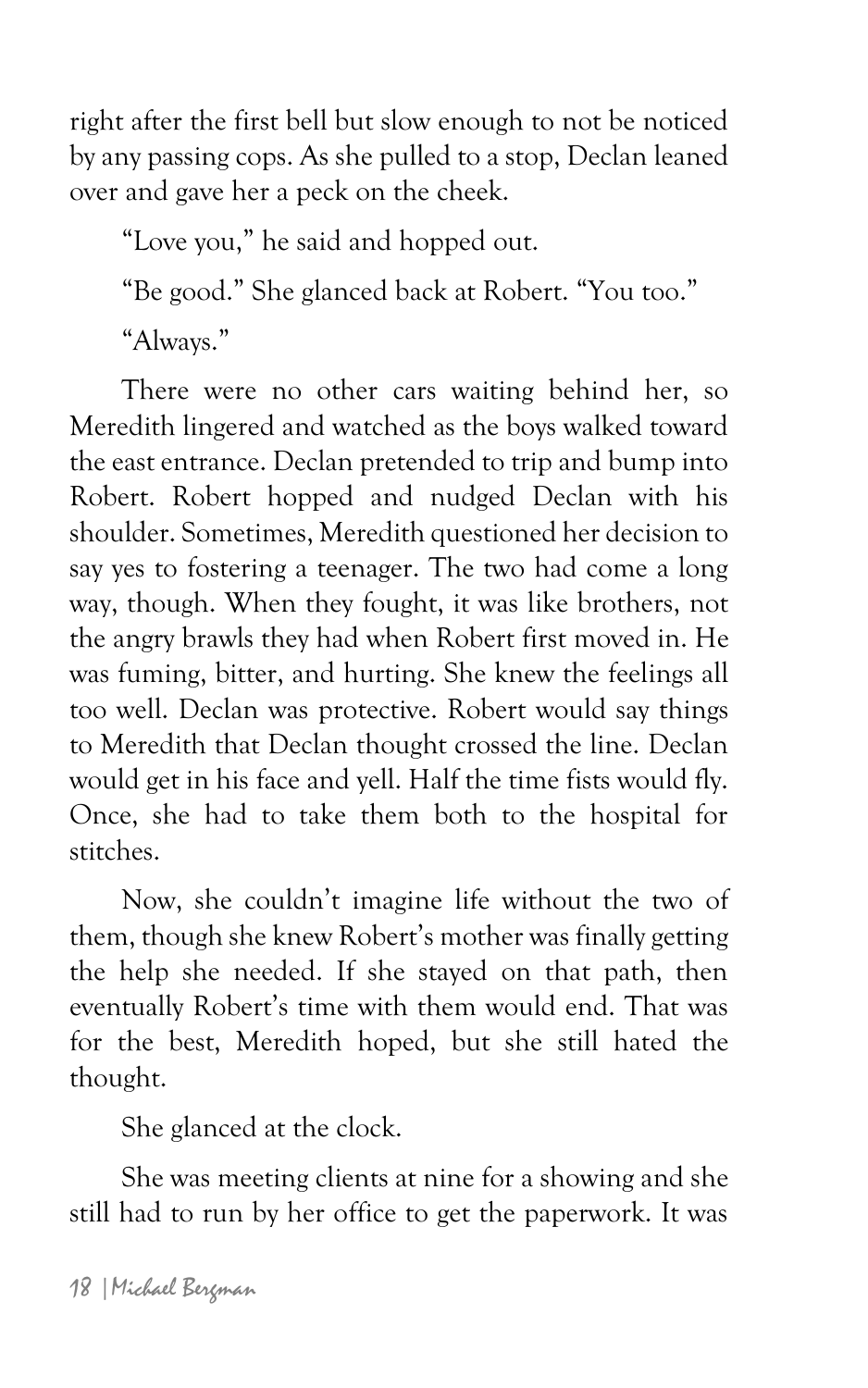one of her newer homes and she wasn't familiar enough with the details to wing it.

As the boys disappeared through the door, she shifted and pulled from the curb.

It was a fifteen-minute drive to her office. Her phone rang as she rolled into the parking lot. It was Amber, Robert's caseworker. Meredith scrunched her brow and searched her memory. Amber wouldn't call this early unless it was important. Had she forgotten about a meeting or a court date? Had something happened with his mother?

"Hello," she answered.

"Hey, Meredith. How are you this morning?"

"Good." She chuckled. "A little frazzled. You know typical life with the boys."

Amber had two teenagers of her own. "I understand that."

"Did I forget something?" Meredith asked as she parked.

"No. No, you're good. We're just… We're looking for a placement."

Meredith laughed.

"I know. I know. You told us just one at a time."

"I don't even have a bed for another."

"I understand and normally I wouldn't call you but the father asked me to. He says he knows you. I told him that you have a boy placed with you and that's your limit,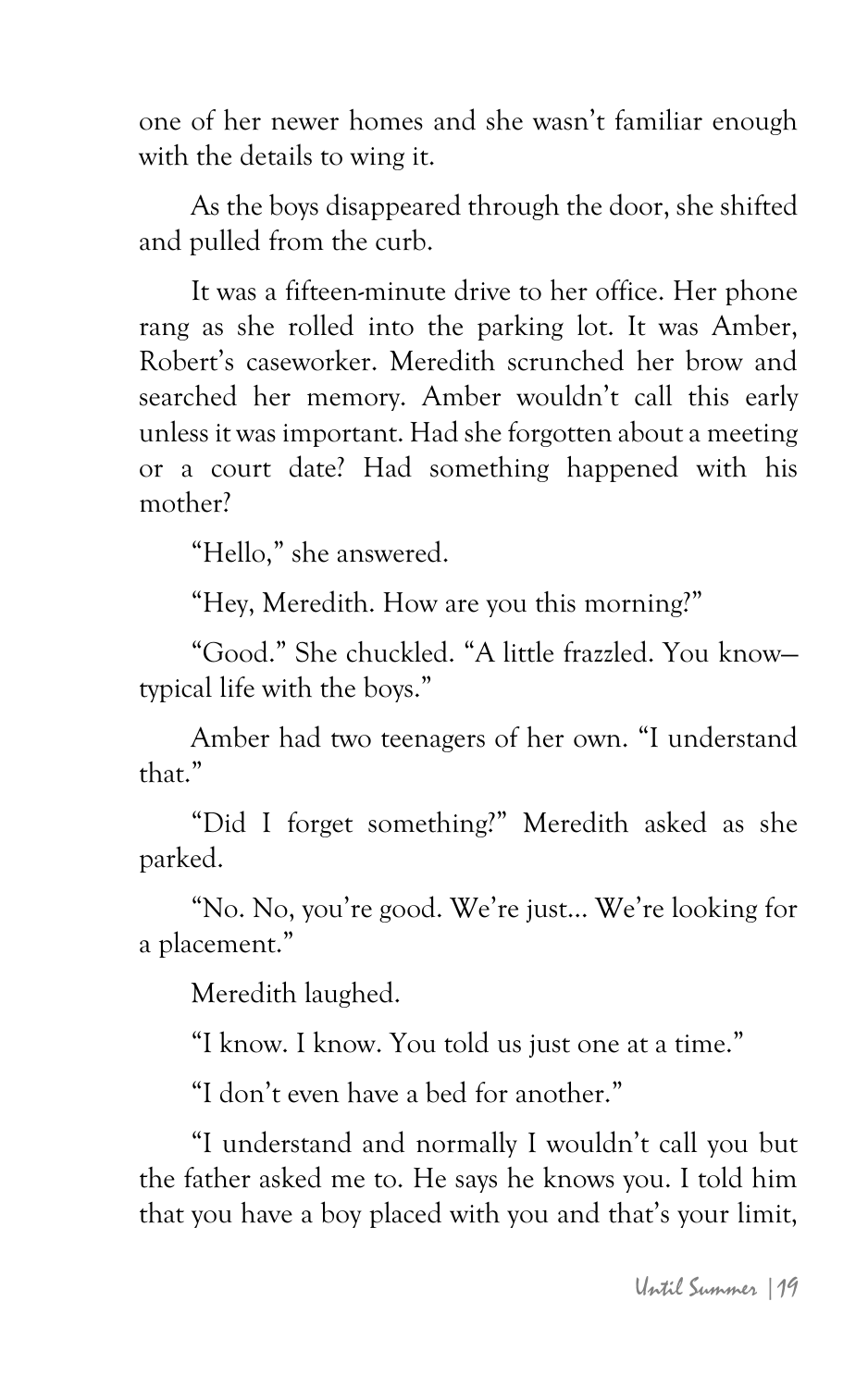but he insisted."

"Who's the father?" Meredith asked.

"His name is Daniel Wagner."

Meredith pulled the phone from her ear and closed her eyes. She thought back to the first time they met. His green eyes. His buzzcut that made his ears stick out too far. His grin.

That grin.

The innocent charm.

He had the same grin when they met at the coffee shop. When she saw it, for a moment, she pondered what could have been. He seemed to have finally gotten his life together.

#### What happened, Danny?

"The boy's name is Tanner. He's fourteen and seems on the quiet side," Amber continued.

Meredith returned her phone to her ear. "Yes, I know. I mean, I know about him. Daniel told me when we met…" She sighed. "Daniel and I ran into each other. Wow, that had to have been a year ago. It was around the time Robert arrived. He told me about Tanner and how he was finally getting his life on track. It was the first time we had seen each other in years. We knew each other in high school we, um, were in a relationship for a while. Like I said, that was a long time ago."

"I understand if you want to say no. I told Daniel that I would ask."

Meredith sighed. "When would you bring him?"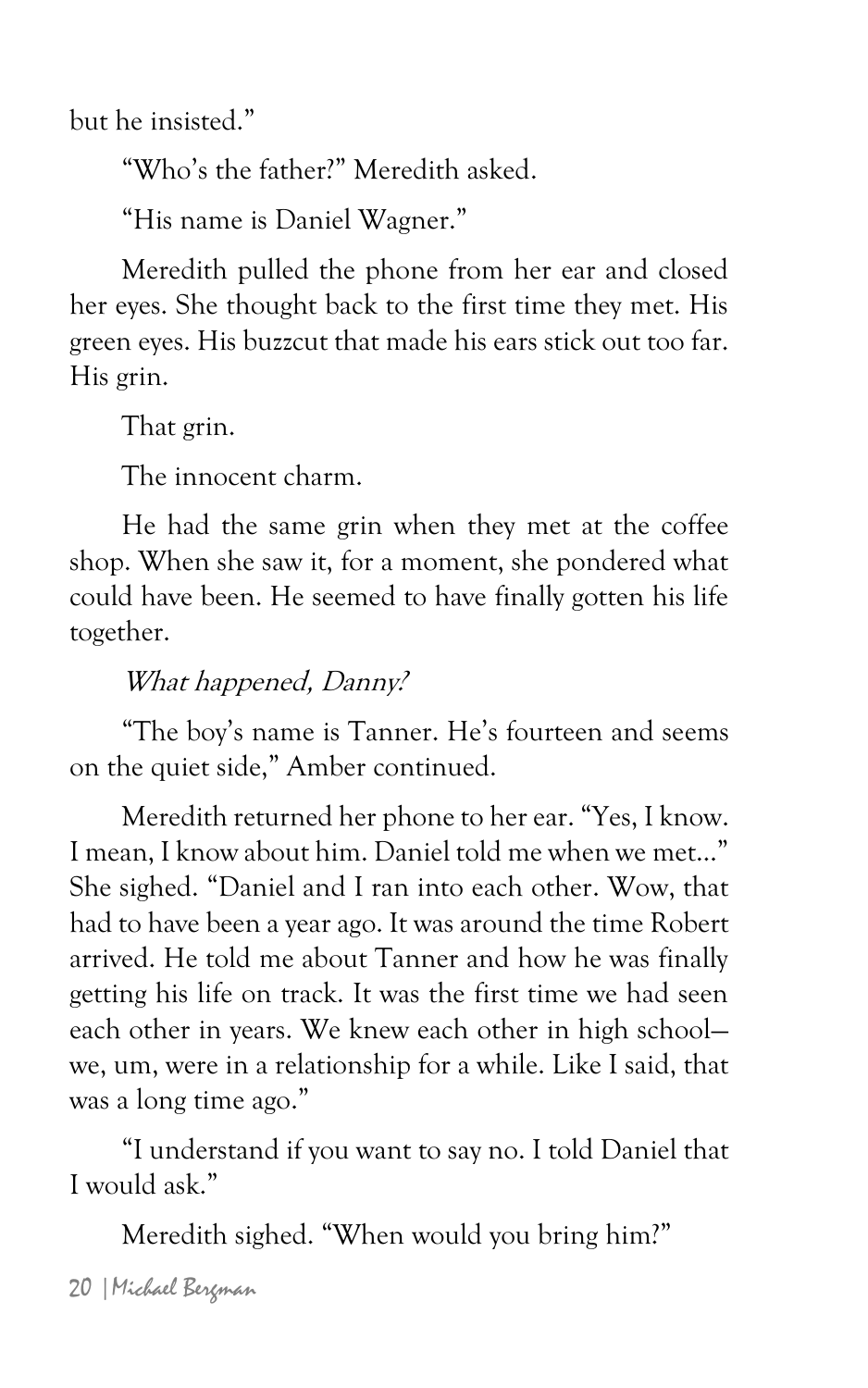"He's in school right now. He goes to Bingham, which would be convenient for you. I believe he even plays on the football team with Robert. I could bring him after school."

"That gives me time to find another bed."

"Are you sure you want to do this?" Amber asked.

She wasn't. "Yes."

## Boys

The bell rang. Classes dismissed. It was Tanner's lunch period.

He was hungry. Maybe he'd make it in time but there was something he needed to do. Everyone else in the hall scurried, some even running as teachers shouted to slow down. Tanner dawdled with slow steps, barely lifting his feet. His shoulders were hunched and eyes toward the ground.

He was one of the last in the hall when the bell rang again. He glimpsed forward and then over his shoulder. No one was looking as he slipped into the locker room.

The coaches' office sat empty. Another boy stood at a urinal. Tanner pretended that he had to pee as well until the other boy left. Then, he crept around the corner. A lost-and-found box sat near the first bench. It was his primary target. He only owned a few changes of clothes and they were deteriorating. He found a red t-shirt on top that was the right size. He pulled off his hoodie, laid it on the bench, and traded his stained and torn undershirt for the t-shirt.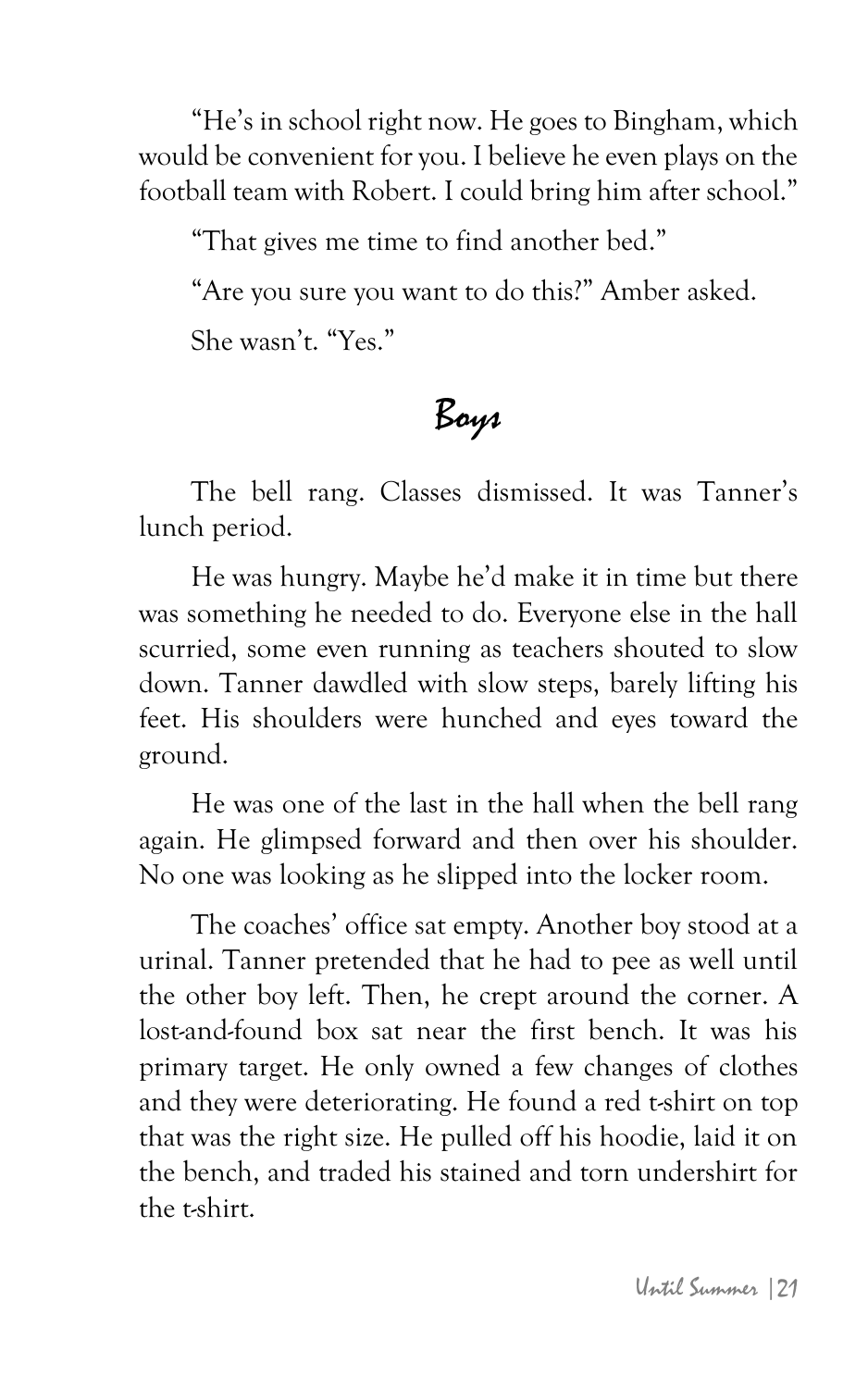He found another, a size too big, but still worth saving. He shoved it into his backpack. There was a pair of boxers. He held them to his waist and dropped them back into the box. He was skinny but not that skinny. He skipped the pairs of shorts. He had several of those and he only wore them when he had to.

Toward the bottom of the box was his best score—two pairs of clean socks. He put one in his bag. Then, he sat on the bench, slid off his shoes, and slipped the other onto his bare feet. Finding nothing else of worth, he pulled on his shoes and hoodie and tossed his old shirt into the trash.

He chewed his lip and stared at the lockers. Searching them had been a temptation every time he raided the lostand-found. He always talked himself out of it. He wasn't a thief. The lost-and-found was stuff nobody wanted or had forgotten about. Yeah, there were also those kids he cornered on his walk to school Friday morning. He had an excuse. He had barely eaten in three days. He wasn't a thief.

Still, he told himself, a look wouldn't hurt.

Most of the metal doors were protected with padlocks. He opened the first that was unlocked and found it empty. The next had clothes but they also reeked of having not been washed in weeks. The next had a full wardrobe but everything was too baggy. He was running out of time to eat lunch but he decided to check one more.

A brown wallet was tucked under a pair of black shorts. Tanner glanced around, though he knew he was alone. He grabbed the wallet and flipped it open. Inside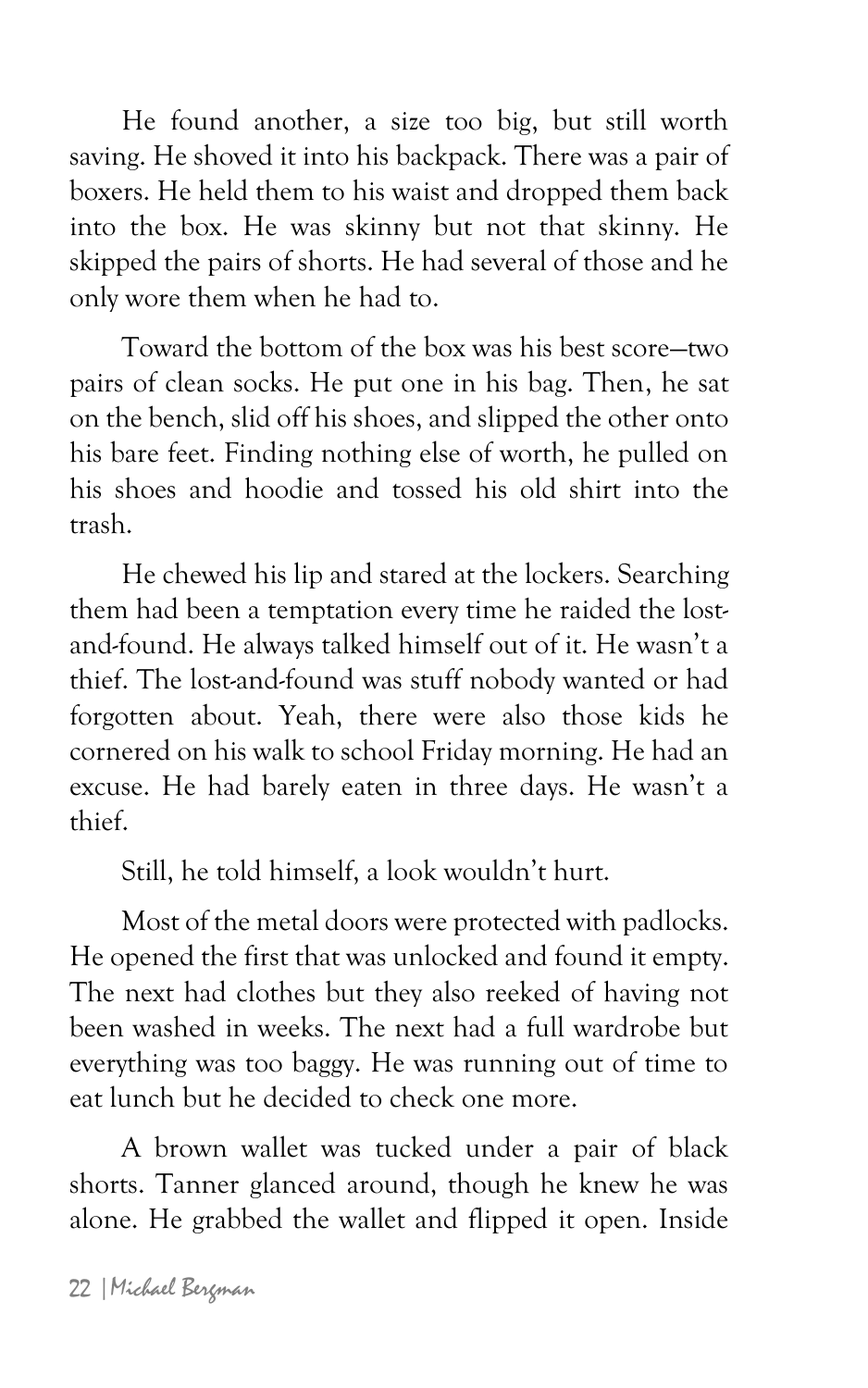was a learner's permit. He recognized the kid in the picture, Owen. They were both in the same math class. Like Tanner, he never said much, but he seemed nice.

#### Put it back.

Tanner shook away the thought and checked for cash. He found six one-dollar bills. He quickly snatched them, slid them into his back pocket, and returned the wallet. His heart raced. He knew he had to leave before he changed his mind.

He ran through the locker room, burst through the door, and slammed into the back of a bulky kid named Sam Perkins. Tanner said sorry and tried to slither past but Sam grabbed his arm.

Tanner cussed under his breath with his back to the wall, Sam blocking his right and Harris Stevens his left.

"In a hurry, Wagner?"

Tanner didn't reply.

"I saw you play Friday. You made some nice catches. I guess you're Mister Superstar now?" Sam smirked. Then, he leaned toward Tanner and sniffed. "You still smell like my old jockstrap. I guess fame doesn't change that."

Harris snickered. "Your mommy forget to do your laundry again?" Then the short boy with the scar above his left eye covered his mouth as he feigned surprise. "Oh, that's right, it's just you and your daddy and, what, a van by the river?"

Tanner rolled his eyes. "Just leave me alone." He tried to brush past again and Sam grabbed the front of his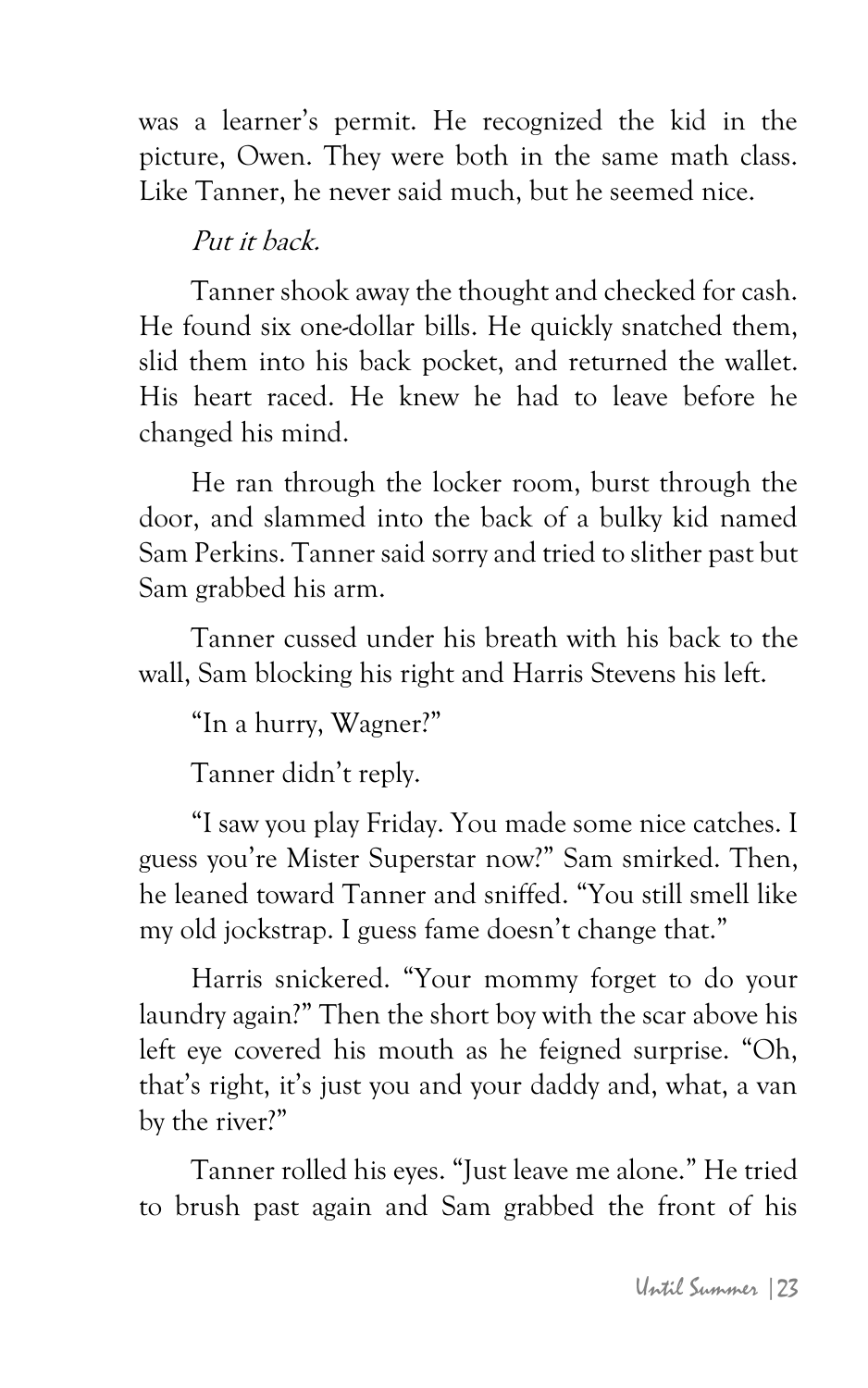hoodie.

"No, man. Me and Harris want to help you." Sam pulled open the door and dragged Tanner back into the locker room. Tanner tried to fight himself free but Sam had too much muscle and weight. Harris followed, repeating his nasally chuckle. "What do you think?" Sam asked Harris. "Shower or bath."

Harris grinned. "Bath."

Tanner's eyes grew large with fright. "No, no! Please!"

Harris swung open the door to the first toilet stall. Tanner clenched Sam's wrist and kicked against the floor but the concrete was too wet and his feet slipped. He squirmed and threw elbows. Sam let go long enough that Tanner thought he might escape but Sam quickly grabbed the back of his shaggy hair and yanked him to his knees.

The toilet had been flushed but dried brown chunks were splattered inside the bowl. All he could do was close his eyes and hold his breath.

"Hey! What are you boys doing?"

Sam let go of Tanner's hair. "Nothing. He fell. I was helping him up. Isn't that right, Wagner?"

Tanner sat, somehow avoiding the water on the floor. Coach Taylor eyed Sam and Harris.

"Is that so?" he asked Tanner.

Sam grinned and held out his hand. Tanner swatted it away and pushed himself up.

Coach Taylor narrowed his eyes. "Wherever you boys are supposed to be, it's not here. I suggest you go."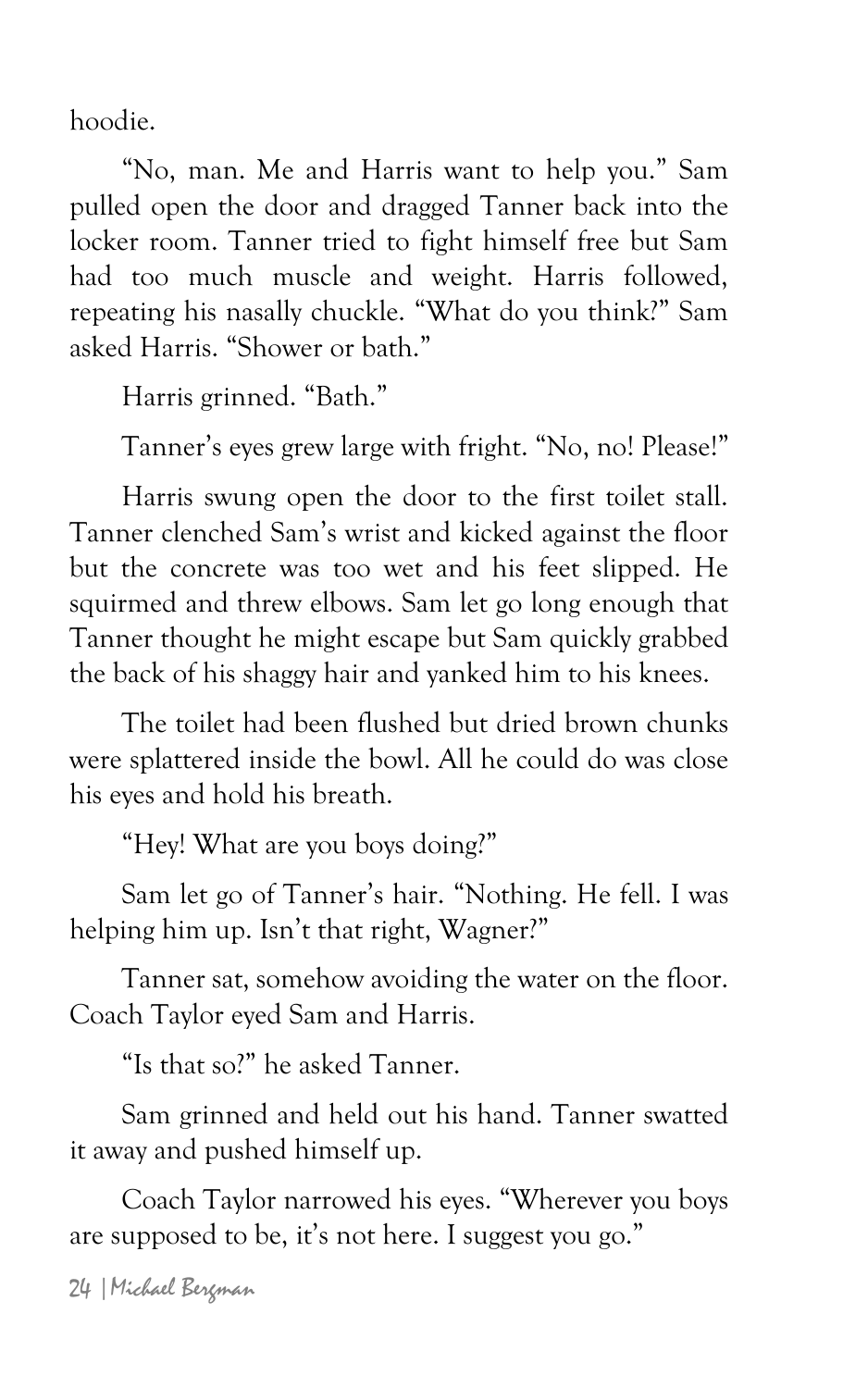"Sir, yes, sir," Sam said, saluted, and marched toward the door. Harris giggled and followed.

The coach turned to Tanner. "Are you okay?" "I'm fine."

Coach Taylor looked skeptical but nodded. "You too. Get your butt out of here."

Tanner paused long enough to first wash his hands. The bell rang before he shut off the water. His lunch period was over. At least in his dad's car there was still a cheeseburger from last night. With the six dollars, maybe he could get another and some fries that evening.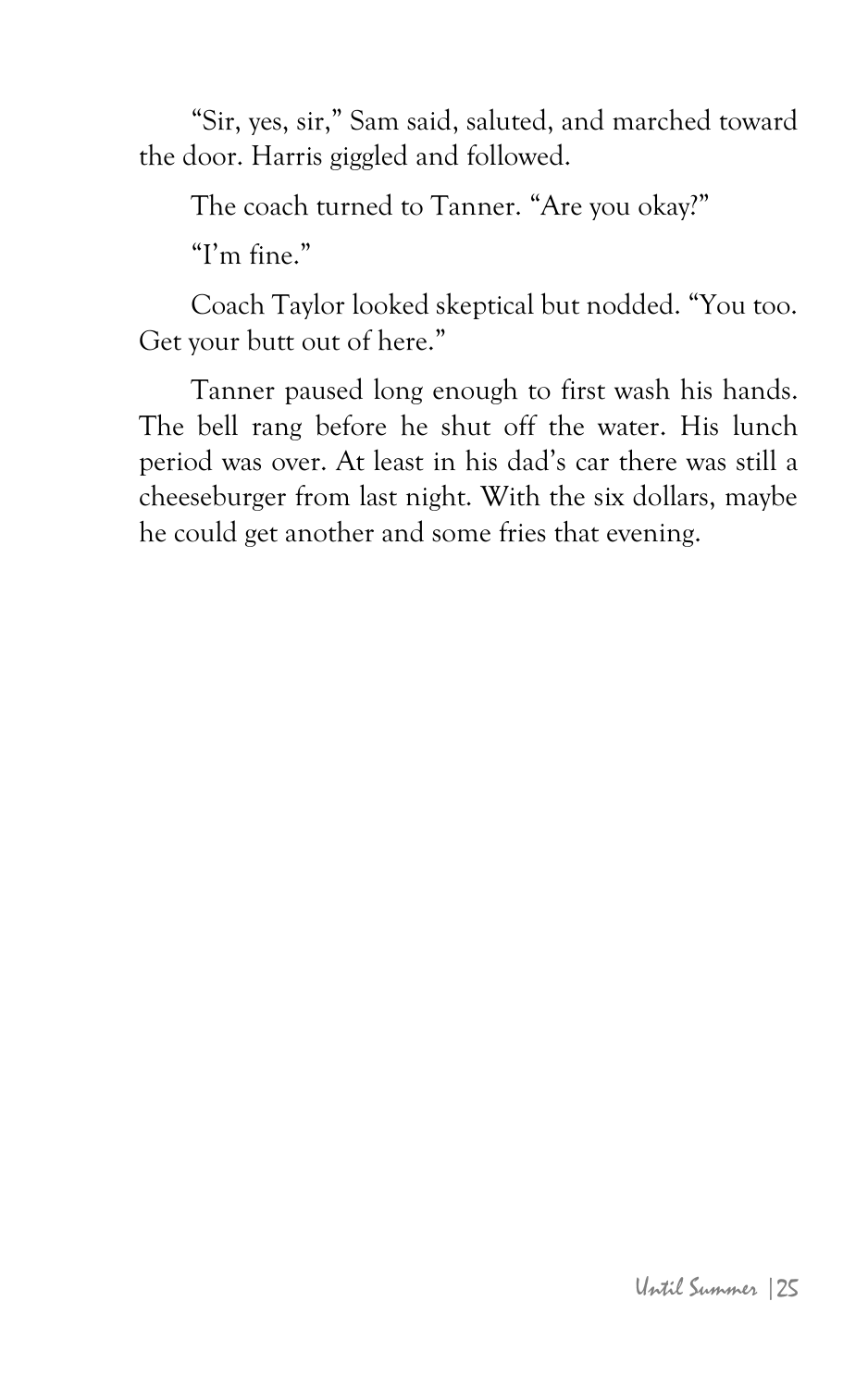# The Night Before, October 13

# Him

How many times had he dug through a dumpster? Or begged on a street corner? It provided food but he felt less than a man, less than human. How did his son feel?

#### He deserves better.

It was a nagging thought ever since he saw her walk into the stadium with her son and the man that he assumed was a boyfriend. She is better.

Tanner had spent time in a foster home when Daniel was in rehab. It was motivation for Daniel's recovery. The family seemed nice. They took care of Tanner and treated him well. Tanner didn't complain other than that one time at the end of a visit.

"I don't want to go back."

Daniel promised he wouldn't have to once they were reunified. Things would be different. He was sober now. He would stay that way.

He couldn't forget the disappointment in his son's eyes when Tanner discovered he was using again.

He deserves better.

26 |Michael Bergman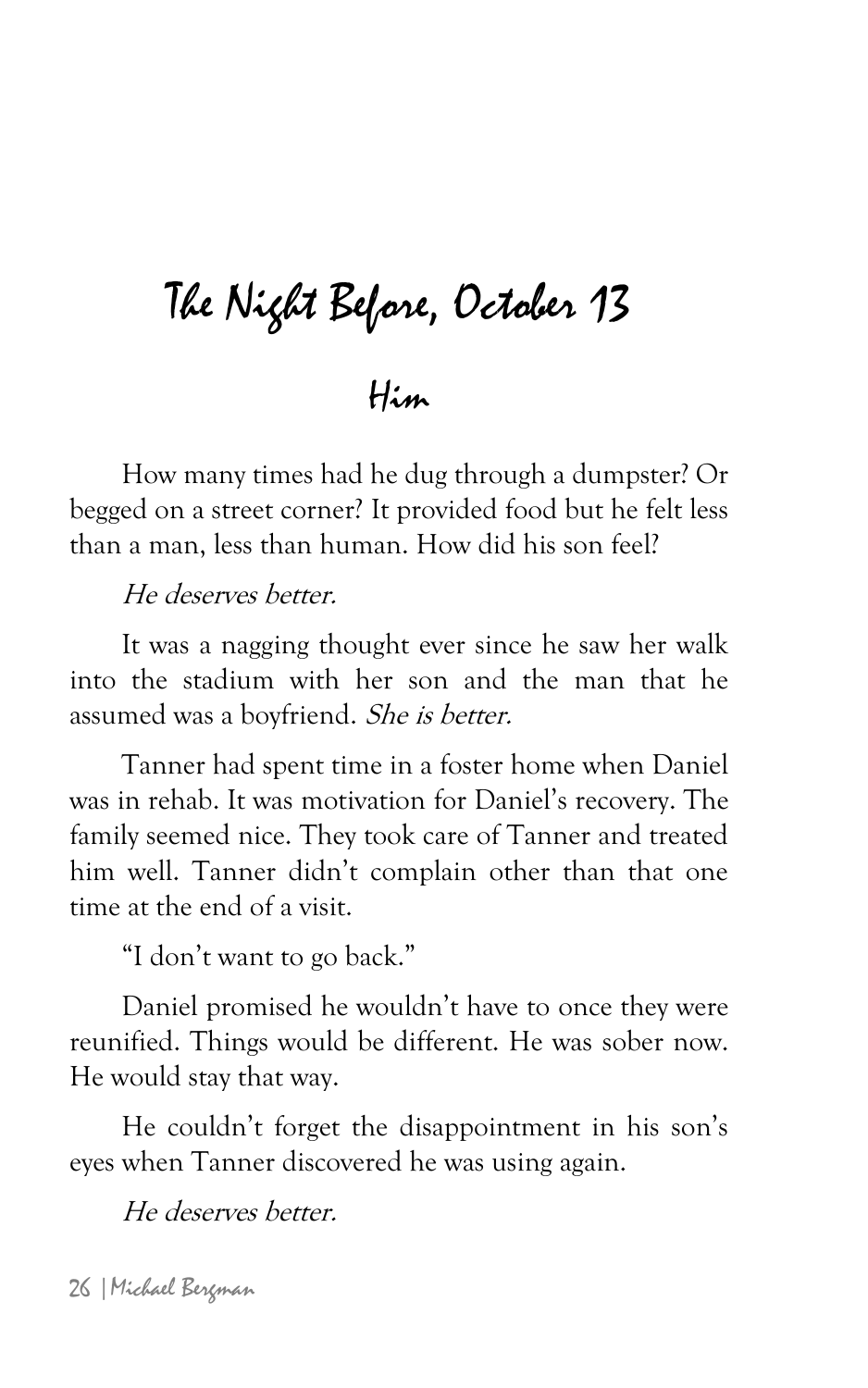They sat in the park that Sunday evening, the car windows down. It had been a beautiful day and was giving way to a comfortable night. Fathers and mothers kept watch on their children who climbed, swung, and slid. There was a group of boys on the basketball court who looked about Tanner's age. They played shirts versus skins, street rules. That's where Tanner should have been, not stuck with his old man in a car that doubled as their home.

Their stomachs growled.

It had been four, maybe five days since their last meal. Tanner had school lunches but the nights were long. They went as long as they could without having to pick through smelly trash. But it was inevitable.

"We need to get something to eat."

Tanner pulled a wad of one-dollar bills and some coins from his pockets. "We can get something with this." He handed the cash to his father.

Daniel smoothed the bills and counted—\$12.65.

"Where'd you get this?"

"I found it."

Daniel glanced at his son who stared at his dirty white tennis shoes. He didn't believe him. The cash looked like some kids' lunch money. He wouldn't know for sure if he didn't ask. He didn't want to know.

There was a McDonald's a few blocks east. They could eat for a day or two if they spent wisely.

Daniel had another thought. He had used the last of his heroin that morning. He felt the body aches. Worse